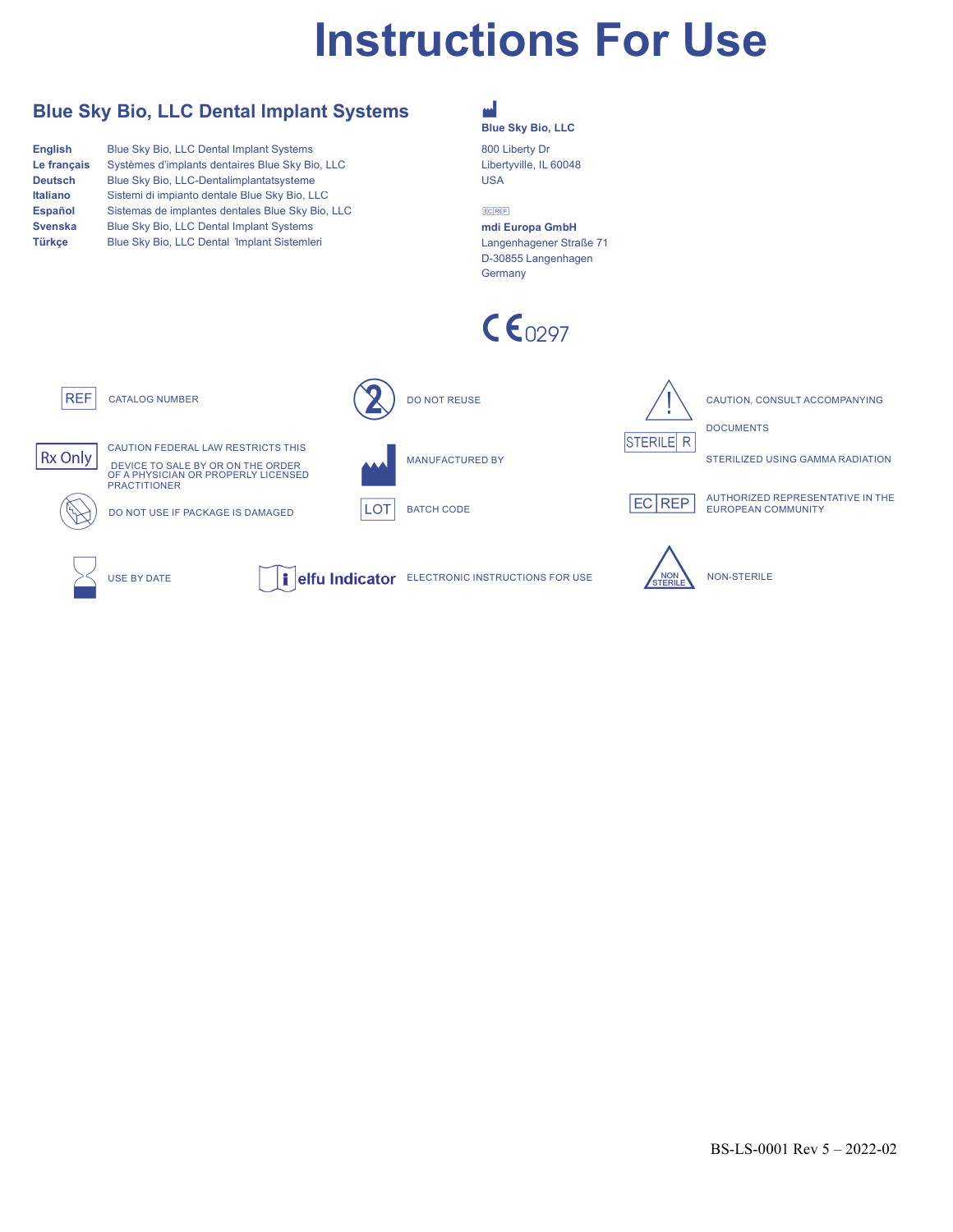# **English (For US Only) Blue Sky Bio, LLC Dental Implant Systems**

# **Instructions For Use**

#### **Indications**

The implant systems are intended for use in supporting single or multiple restorations in the fully or partially edentulous mandibular or maxillary alveolar process. **Contraindications**

Implants should not be placed anytime when there are general contraindications associated with elective oral surgery. Absolute and relative contraindications include, but are not limited to: Titanium allergy (Chrome, Cobalt or Molybdenum allergy for abutments manufactured from such alloys), cardiac and vascular disease, bleeding disorders, psychological disorders, uncontrolled diabetes mellitus, mineral, bone, or connective tissue disorders, renal disease, hepatic disease, auto-immune disorders, decreased immune function due to disease or medications, infectious disorders, and adverse conditions caused by medications. Further relative contraindications include poor oral hygiene, bruxism, malnutrition, alcoholism, tobacco usage, and history of radiation therapy. In addition, the patient needs an

adequate volume of residual bone for the placement of implants of sufficient size and number to support the anticipated functional loads to which the patient will subject these implants. Narrow implants and angled abutments are not intended for use in the posterior region of the mouth.

#### **Warning**

Implants should be placed and restored only by practitioners who are licensed and trained to perform these procedures. Adequate preoperative studies should be performed to examine the anatomic structures and to assess the biomechanical, functional, and esthetic requirements of each case. Radiographs or other diagnostic reviews should be performed to determine position and topography of the maxillary sinus, nasal cavities, inferior alveolar nerve, mental foramen, natural tooth positions and other anatomical features that may

affect implant placement or prognosis. Consultation between the surgeon, restorative dentist, and dental laboratory is essential for success. Risks of implant placement and restoration include, but are not limited to: infection, implant failure, loss of bone and soft tissue, unfavorable aesthetic result, anesthesia, dysesthesia and paresthesia in the oral and facial areas, sinus infection, dislodgement of implants and instruments in the surrounding structures, damage to adjacent teeth, non-restorable implants, fracture of implants or restorative components, and loosening of implants or restorative components. Each implant system has unique measuring characteristics to allow full seating of the implant to the desired depth. In some instances, drill length reference lines measure longer than the stated length of the implant. It is recommended that the implant surgeon be thoroughly familiar with the specific measurement system being utilized and provide a suitable safety margin adjacent to any teeth and vital structures. Failure to recognize the difference between the actual length of the drill and radiographic measurements can result in permanent injury to the nerves or other vital structures by drilling beyond the depth intended, potentially resulting in permanent numbness to the lower lip and chin or other injuries. Each implant system has specific design characteristics for mating implants, abutments, prosthetic components, and instrumentation. Combining instruments and components that are not configured or dimensioned for correct mating can lead to mechanical failure of components, damage to tissue, or unsatisfactory aesthetic results therefore one-hundred percent success cannot be guaranteed. Lack of adequate quantity and/or quality of remaining bone, infection, inadequate surgical technique, poor patient oral hygiene, and generalized disease are some potential causes for failure of osseointegration, both immediately after surgery or after osseointegration is initially achieved. Pre-operative hard tissue or soft tissue deficits may yield a compromised aesthetic result or unfavorable implant angulation. With respect to children, treatment is not recommended until completion of alveolar growth has been verified.

# **MRI Safety Information**

 Blue Sky Bio implants and abutments have not been evaluated for safety and compatibility in the Magnetic Resonance (MR) Environment. Blue Sky Bio implants and abutments have not been tested for heating, migration, or image artifact in the MR environment. The safety of Blue Sky Bio implants and abutments in the MR environment is unknown. Scanning a patient with Blue Sky Bio implants and abutments may result in patient injury.

# **Procedural Precautions, Surgery**

All efforts must be made to minimize damage to the host tissue. In particular, special attention must be paid to thermal and surgical trauma and to the elimination of contaminants and sources of infection. The surgical procedure requires a high degree of precision and care. Any divergence from the principle of least possible trauma at implant installation increases the risk of failure to establish osseointegration. All drilling procedures should be performed at maximum 1000-2000 RPM with copious irrigation. The use of sharp drills, sufficient irrigation, an in-and-out drilling motion, short cutting cycles, waiting for the bone to cool, and use of pilot drills in successively increasing sizes are essential. Please refer to our web site

for the specific sequence of drills for each implant type and size. Special care should be taken to avoid over or under preparation of the osteotomy. Implants should be inserted in such a

way that they are stable and lack any mobility. Excessive insertion torque (greater than 60 Ncm) may lead to damage to the implant or instruments and fracture or necrosis of the bone site. All instruments used in surgery must be maintained in good condition and care must be taken that the instruments do not damage the implants or other components. Precautions must be taken to avoid the swallowing or aspiration of components used in implant dentistry. After the implant installation, the surgeon's evaluation of bone quality and initial stability will determine when implants may be loaded. An appropriate follow-up protocol should be followed.

# **Procedural Precautions, Prosthetics**

Especially important is proper stress distribution through passive adaptation and fitting of the bridge to the implant abutments, adjusting occlusion to the opposing jaw, and avoiding excessive transverse loading forces. Immediate loading and immediate temporization require additional precautions and are not suitable for all cases. Because of the small size of prosthetic components, care must be taken that they are not swallowed or aspirated by the patient.

# **Instructions For Abutments For Restoration Of Blue Sky Bio, LLC Implants**

After adequate osseointegration the implants should be uncovered, if necessary, and the cover screw should be removed. The internal part of the implant should be irrigated, freed from debris, and dried. If necessary, a healing abutment should be placed and the tissue should be allowed to heal around the healing abutment. A final abutment that is compatible with the implant should be chosen. If the abutment is modified at chair side, it is advisable to make an impression and make a preliminary model to identify any undercuts prior to making the final impression. A carbide or diamond bur can be used with copious irrigation to remove the undercuts. The indexing feature of the abutment (e.g. octagon or trilobe) should match the internal indexing feature of the implant. Adequate seating can be verified with a radiograph.

If the abutment is modified in a laboratory, proper orientation of the abutment into the implant should be identified by means of a transfer jig or any other transfer device. Final abutment seating should be performed using an insertion driver compatible with the selected implant system and a torque wrench applying 30 Ncm of torque on the abutment or fastening screw. Abutments should not be over-prepared, and the retention of restoration and the strength of the abutment should be taken into consideration. It is recommended that less than 50% of the structure of customizable abutments and less than 30% of straight abutments be removed. Do not modify abutment at the junction with the implant. The abutment angle should not be changed from the specified angulation. Substantial modification of the abutment may compromise the structural integrity and can lead to premature failure. Do not modify abutment at the junction with the implant. A restoration should be fabricated and inserted, while making sure that the restoration is stable and occlusal load is appropriate. Multi-unit abutments for fixed restorations are to be used only for multiple splinted restorations.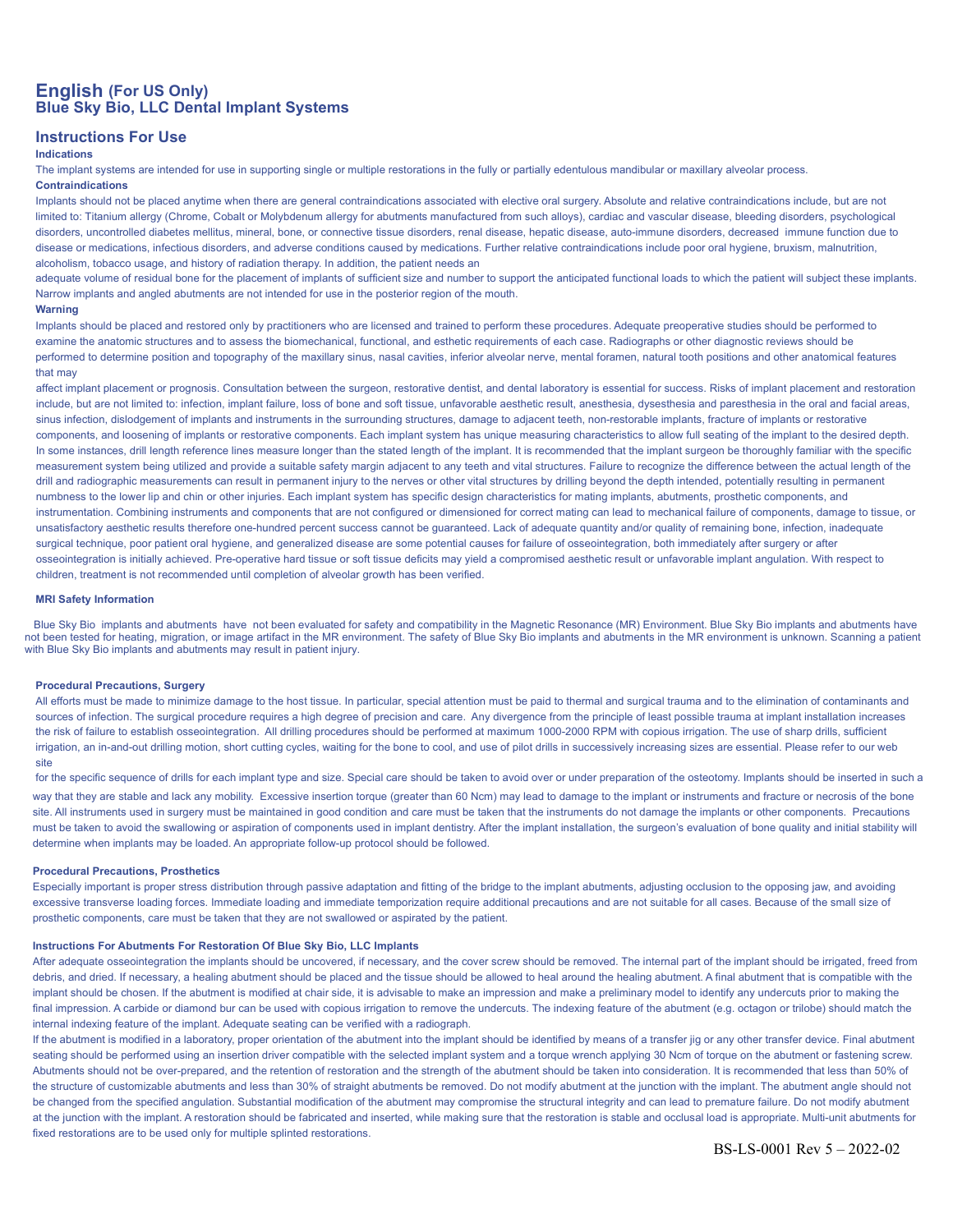#### **Instructions for Base Abutments and for Custom abutments from Titanium Preformed Blanks**

# **Indications for use**

Blue Sky Bio CAD-CAM Abutments are intended to be used in conjunction with Blue Sky Bio endosseous dental implants in the maxillary or mandibular arch to provide support for singleunit or multi-unit prosthetic restorations.

All digitally designed abutments for use with Blue Sky Bio CAD-CAM Abutments are intended to be sent to a Blue Sky Bio validated milling center for manufacture.

#### **Description**

Blue Sky Bio CAD-CAM Abutments include Titanium Base Abutments, Cobalt Base Abutments, and Titanium Blank Abutments. Titanium Base Abutments and Cobalt Base Abutments are provided in straight and 15° angled designs. Titanium Base Abutments and Cobalt Base abutments can support a zirconia superstructure or a final restoration. Cobalt Base Abutments may be cast to a final one-piece abutment.

#### **Fabrication of Suprastructure for Titanium and Cobalt Base Abutments**

The Blue Sky Bio validated milling center is sent the intraoral scan STL file and designs the superstructure using a computer software (CAD) the according to the design parameters below and the interproximal space available.

The recommend material for milling (CAM) the superstructure is Zirconia Y-TZP, conforming to ISO 13356 Implants for surgery - Ceramic materials based on yttria-stabilized tetragonal zirconia (Y-TZP).

# **Superstructure Bonding**

The superstructure may be bonded to the abutment by the milling center, or may be bonded by the clinician. The following instructions are to be followed in either case.

Inspect the abutment for any defects. If any visible defects are present, do not use the abutment.

Grit blasting of the base abutment is not required for proper bonding due to the retentive features on the base.

Cleaning the base and the superstructure. Confirm there is no debris, grease, or other foreign matter present on any area to be cemented.

Multilink Hybrid Abutment Cement (Ivoclar Vivadent AG) is recommended. Refer to the manufacturer's instructions for proper mixing.

Apply cement to the contact surfaces of the base abutment and press the superstructure onto the abutment following the anti-rotational features.

Verify that both components are seated completely.

Remove excess cement immediately and refer to the manufacturer's instructions for proper curing procedures.

Sterilize abutment according to the steam autoclaving instructions.

# **Cobalt Base Abutments Workflow for Casting**

#### **Cobalt Base Abutments (Straight) can be used as a base for a cast-to straight abutments only.**

**Angled Cobalt Base Abutments are not indicated for cast-to final abutment).**

The final one-piece abutment is fabricated using standard lost wax casting technique.

# **Blue Sky Bio Titanium Preformed Blank Abutments**

The Blue Sky Bio validated milling center is sent the intraoral scan STL file and designs the final abutment using a computer software (CAD) the according to the design parameters below and the interproximal space available. The abutment is machined (CAM) using standard milling techniques.

#### **Design Parameters**

The desing paameters for Titanium Base Abutments, Cobalt Base Abutments (including caste-to abutments) and for custom abutments fabricated from Titanium Preformed Blank Abutments are:

Minimum wall thickness – 0.4 mm

Minimum post height for single-unit restorations – 4.0 mm;

Minimum gingival height – 0.5 mm

Maximum gingival height – 6.7 mm

# **Maximum angulation**

Base Abutments (Straight) – superstructure maximum angle – 30°

Base Abutments (Angled 15°) – superstructure maximum angle – 15° (total of 30°)

Final custom milledabutments – 30°

Cobalt cast-to abutments - 0°

Maximum divergence or angular correction between two implants is 60°

# **Warning**

It is contraindicated to fabricate a zirconia superstructure and to cast a one-piece abutment, or to mill an abutment that exceed the design parameters.

# **Follow Up Care**

Patients should be instructed in appropriate oral hygiene and care of the implants and restorations. Periodic follow up appointments should be made to confirm and maintain adequate function of the implants and the health of the surrounding tissues.

# **Sterility**

All implants are supplied sterile, and are for single use only prior to the labeled expiration date (if applicable). Do not use implants if the packaging has been damaged or previously opened. Abutments and instruments are supplied non-sterile and must be cleaned and sterilized prior to use. Steam Sterilization procedure: Place the autoclave pouch containing item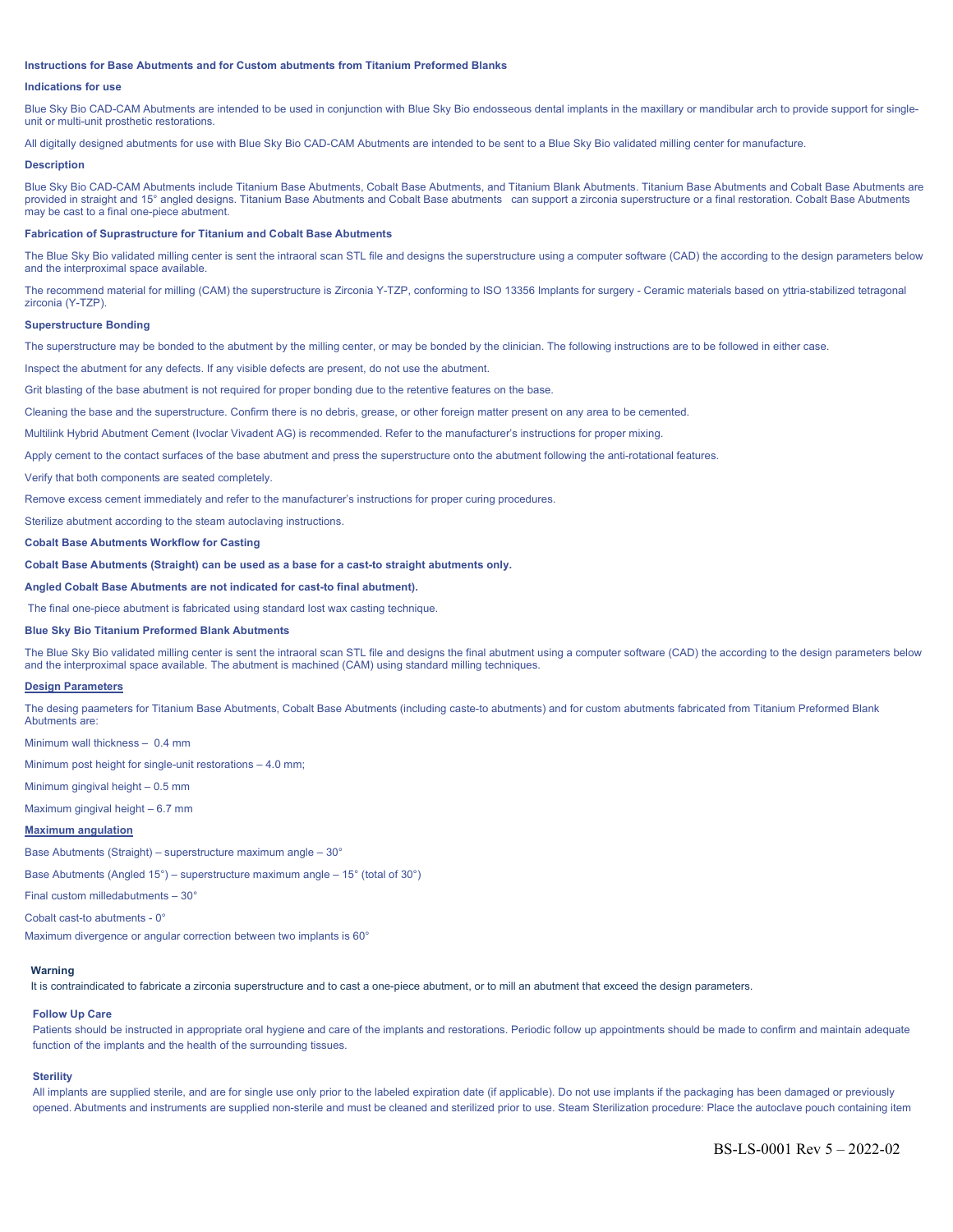to be sterilized into the autoclave and follow the specific instructions provided by the manufacturer for pouched items. In general, a pouch must be sterilized by heating for 30 minutes at 250 deg F (121 deg C).

# **Cleaning instructions for reusable instruments**

Rinse with cool-to-lukewarm water for two-and-one-half minutes. For all parts place in an ultrasonic cleaner with an enzymatic detergent diluted with tap water per the manufacture's guidelines. Sonicate for 10 minutes. Rinse with tap water for three minutes.

# **Method of Supply**

Blue Sky Bio, LLC implants are made out of medical grade titanium alloy. Blue Sky Bio, LLC abutments are made out of medical grade titanium alloy, chrome-cobalt alloy or gold alloy.

# **Caution**

The sale of this device is restricted to, or by the order of, licensed physicians or dentists.

# **English (For UK, Europe, Australia, and Canada) Blue Sky Bio, LLC Dental Implant Systems**

# **Instructions For Use**

# **Indications**

The implant systems are intended for use in supporting single or multiple restorations in the fully or partially edentulous mandibular or maxillary alveolar process. **Contraindications**

Implants should not be placed anytime when there are general contraindications associated with elective oral surgery. Absolute and relative contraindications include, but are not limited to: Titanium allergy, cardiac and vascular disease, bleeding disorders, psychological disorders, uncontrolled diabetes mellitus, mineral, bone, or connective tissue disorders, renal disease, hepatic disease, auto-immune disorders, decreased immune function due to disease or medications, infectious disorders, and adverse conditions caused by medications. Further relative contraindications include poor oral hygiene, bruxism, malnutrition, alcoholism, tobacco usage, and history of radiation therapy. In addition, the patient needs an

adequate volume of residual bone for the placement of implants of sufficient size and number to support the anticipated functional loads to which the patient will subject these implants. Narrow implants and angled abutments are not intended for use in the posterior region of the mouth.

# **Warning**

Implants should be placed and restored only by practitioners who are licensed and trained to perform these procedures. Adequate preoperative studies should be performed to examine the anatomic structures and to assess the biomechanical, functional, and esthetic requirements of each case. Radiographs or other diagnostic reviews should be performed to determine position and topography of the maxillary sinus, nasal cavities, inferior alveolar nerve, mental foramen, natural tooth positions and other anatomical features that may

affect implant placement or prognosis. Consultation between the surgeon, restorative dentist, and dental laboratory is essential for success. Risks of implant placement and restoration include, but are not limited to: infection, implant failure, loss of bone and soft tissue, unfavorable aesthetic result, anesthesia, dysesthesia and paresthesia in the oral and facial areas, sinus infection, dislodgement of implants and instruments in the surrounding structures, damage to adjacent teeth, non-restorable implants, fracture of implants or restorative components, and loosening of implants or restorative components. Each implant system has unique measuring characteristics to allow full seating of the implant to the desired depth. In some instances, drill length reference lines measure longer than the stated length of the implant, It is recommended that the implant surgeon be thoroughly familiar with the specific measurement system being utilized and provide a suitable safety margin adjacent to any teeth and vital structures. Failure to recognize the difference between the actual length of the drill and radiographic measurements can result in permanent injury to the nerves or other vital structures by drilling beyond the depth intended, potentially resulting in permanent numbness to the lower lip and chin or other injuries. Each implant system has specific design characteristics for mating implants, abutments, prosthetic components, and instrumentation. Combining instruments and components that are not configured or dimensioned for correct mating can lead to mechanical failure of components, damage to tissue, or unsatisfactory aesthetic results therefore one-hundred percent success cannot be guaranteed. Lack of adequate quantity and/or quality of remaining bone, infection, inadequate surgical technique, poor patient oral hygiene, and generalized disease are some potential causes for failure of osseointegration, both immediately after surgery or after osseointegration is initially achieved. Pre-operative hard tissue or soft tissue deficits may yield a compromised aesthetic result or unfavorable implant angulation. With respect to children, treatment is not recommended until completion of alveolar growth has been verified.

# **Procedural Precautions, Surgery**

All efforts must be made to minimize damage to the host tissue. In particular, special attention must be paid to thermal and surgical trauma and to the elimination of contaminants and sources of infection. The surgical procedure requires a high degree of precision and care. Any divergence from the principle of least possible trauma at implant installation increases the risk of failure to establish osseointegration. All drilling procedures should be performed at maximum 1000-2000 RPM with copious irrigation. The use of sharp drills, sufficient irrigation, an in-and-out drilling motion, short cutting cycles, waiting for the bone to cool, and use of pilot drills in successively increasing sizes are essential. Please refer to our web site

for the specific sequence of drills for each implant type and size. Special care should be taken to avoid over or under preparation of the osteotomy. Implants should be inserted in such a way that they are stable and lack any mobility. Excessive insertion torque (greater than 60 Ncm) may lead to damage to the implant or instruments and fracture or necrosis of the bone site. All instruments used in surgery must be maintained in good condition and care must be taken that the instruments do not damage the implants or other components. Precautions must be taken to avoid the swallowing or aspiration of components used in implant dentistry. After the implant installation, the surgeon's evaluation of bone quality and initial stability will determine when implants may be loaded. An appropriate follow-up protocol should be followed.

# **Procedural Precautions, Prosthetics**

Especially important is proper stress distribution through passive adaptation and fitting of the bridge to the implant abutments, adjusting occlusion to the opposing jaw, and avoiding excessive transverse loading forces. Immediate loading and immediate temporization require additional precautions and are not suitable for all cases. Because of the small size of prosthetic components, care must be taken that they are not swallowed or aspirated by the patient.

### **Instructions For Abutments For Restoration Of Blue Sky Bio, LLC Implants**

After adequate osseointegration the implants should be uncovered, if necessary, and the cover screw should be removed. The internal part of the implant should be irrigated, freed from debris, and dried. If necessary, a healing abutment should be placed and the tissue should be allowed to heal around the healing abutment. A final abutment that is compatible with the implant should be chosen. If the abutment is modified at chair side, it is advisable to make an impression and make a preliminary model to identify any undercuts prior to making the final impression. A carbide or diamond bur can be used with copious irrigation to remove the undercuts. The indexing feature of the abutment (e.g. octagon or trilobe) should match the internal indexing feature of the implant. Adequate seating can be verified with a radiograph.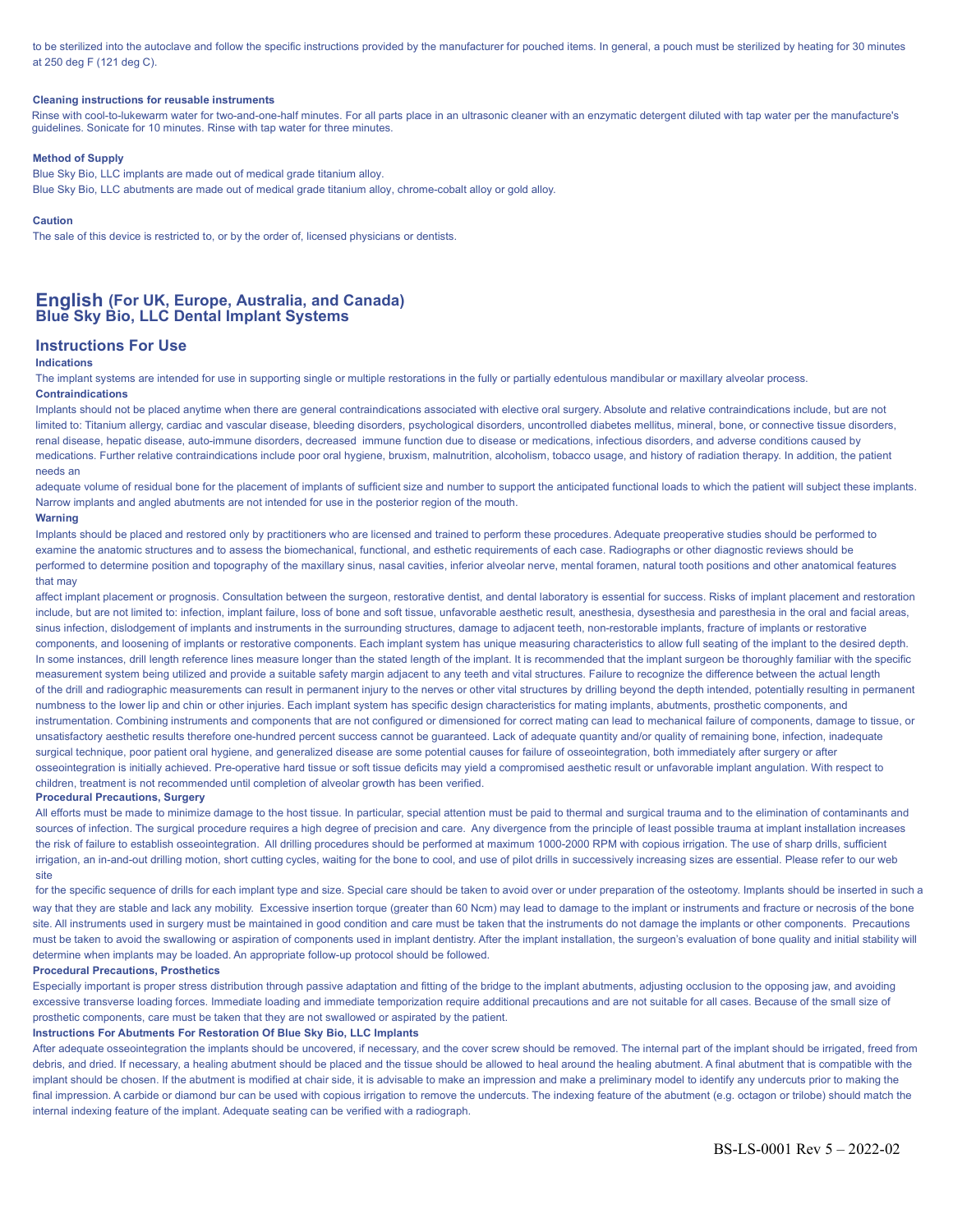If the abutment is modified in a laboratory, proper orientation of the abutment into the implant should be identified by means of a transfer iig or any other transfer device. Final abutment seating should be performed using an insertion driver compatible with the selected implant system and a torque wrench applying 30 Ncm of torque on the abutment or fastening screw. Abutments should not be over-prepared, and the retention of restoration and the strength of the abutment should be taken into consideration. It is recommended that less than 50% of the structure of customizable abutments and less than 30% of straight abutments be removed. Do not modify abutment at the junction with the implant. The abutment angle should not be changed from the specified angulation. Substantial modification of the abutment may compromise the structural integrity and can lead to premature failure. Do not modify abutment at the junction with the implant. A restoration should be fabricated and inserted, while making sure that the restoration is stable and occlusal load is appropriate. Multi-unit abutments for fixed restorations are to be used only for multiple splinted restorations.

#### **Follow Up Care**

Patients should be instructed in appropriate oral hygiene and care of the implants and restorations. Periodic follow up appointments should be made to confirm and maintain adequate function of the implants and the health of the surrounding tissues.

# **Sterility**

All implants are supplied sterile, and are for single use only prior to the labeled expiration date (if applicable). Do not use implants if the packaging has been damaged or previously opened. Abutments and instruments are supplied non-sterile and must be cleaned and sterilized prior to use. Steam Sterilization procedure: Place the autoclave pouch containing item to be sterilized into the autoclave and follow the specific instructions provided by the manufacturer for pouched items. In general, a pouch must be sterilized by heating for 30 minutes at 250 deg F (121 deg C).

#### **Cleaning instructions for reusable instruments**

Rinse with cool-to-lukewarm water for two-and-one-half minutes. For all parts place in an ultrasonic cleaner with an enzymatic detergent diluted with tap water per the manufacture's guidelines. Sonicate for 10 minutes. Rinse with tap water for three minutes.

# **Method of Supply**

Blue Sky Bio, LLC implants and abutments are made out of medical grade titanium or gold alloy.

# **Caution**

The sale of this device is restricted to, or by the order of, licensed physicians or dentists.

# **Le français Systèmes d'implants dentaires Blue Sky Bio, LLC**

# **Mode d'emploi**

#### **Indications**

Les systèmes d'implants sont destinés à une utilisation dans le soutien de restaurations uniques ou multiples du processus alvéolaire de la mandibule ou du maxillaire totalement ou partiellement édenté.

# **Contre-indications**

Il ne faut pas mettre ces implants en place s'il existe des contre-indications générales associées à une chirurgie orale élective. Les contre-indications absolues et relatives comprennent, sans s'y limiter: Allergie au titane, maladies cardio-vasculaires, troubles hémostatiques, troubles psychologiques, diabètes mellitus incontrôlés, troubles des tissus minéraux, osseux ou conjonctifs, maladies rénales, maladies hépatiques, troubles des défenses immunitaires, dégradation de la fonction immunitaire liée à une maladie ou un traitement médicamenteux, troubles infectieux, et états indésirables liés à un traitement médicamenteux. D'autres contre-indications relatives comprennent une mauvaise hygiène buccale, un bruxisme, une malnutrition, une dépendance à l'alcool, l'usage du tabac et des antécédents de radiothérapie. De plus, le patient nécessite un volume adéquat d'os résiduel pour la mise en place d'implants en taille et nombre suffisants pour supporter les charges fonctionnelles anticipées auxquelles le patient soumettra ces implants. Les implants étroits et les pilers angulés ne sont pas conçus pour être utilisés dans la région postérieure de la bouche.

#### **Avertissement**

Les implants ne doivent être mis en place et restaurés que par un praticien diplômé et qualifié à l'exécution de ces procédures. Il convient de réaliser des études préopératoires adéquates afin d'examiner les structures anatomiques et d'évaluer les exigences biomécaniques, fonctionnelles et esthétiques de chaque cas. Des radiographies ou d'autres tests diagnostics doivent être pratiqués pour déterminer la position et la topographie du sinus maxillaire, des cavités nasales, du nerf alvéolaire inférieur, du foramen mentonnier, des positions naturelles des dents et d'autres caractéristiques anatomiques qui peuvent affecter le positionnement et le pronostic de l'implant. Une concertation entre le chirurgien, le dentiste en charge de la restauration et l'équipe du laboratoire dentaire constitue un aspect essentiel du succès de la procédure. Les risques liés à la mise en place de l'implant et à la restauration comprennent, sans s'y limiter: une infection, une défaillance de l'implant, une perte d'os et de tissu mou, un résultat esthétique défavorable, une anesthésie, une dysesthésie et une paresthésie des régions orale et faciale, une infection du sinus, un délogement des implants et des instruments situés dans les structures avoisinantes, une lésion des dents adjacentes, un défaut de restauration des implants, une fracture des implants ou des composants de la restauration, un détachement des implants ou des composants de la restauration.

Chaque système d'implant présente des caractéristiques de mesure uniques afin de permettre une mise en place précise de l'implant à la profondeur souhaitée. Dans certains cas, les lignes de référence de longueur de perforation sont plus importantes que la longueur établie de l'implant. Il est recommandé que le chirurgien maîtrise au mieux le système de mesure spécifique utilisé et prévoie une marge de sécurité suffisante à proximité des dents et des structures vitales. La négligence de la différence entre la longueur réelle de perforation et des mesures radiographiques peut entraîner une lésion irréversible des nerfs ou d'autres structures vitales due à une perforation au-delà de la profondeur souhaitée, aboutissant à un engourdissement de la lèvre inférieure et du menton ou d'autres lésions.

Chaque système d'implant présente des caractéristiques de conception spécifiques concernant la combinaison d'implants, les points d'appui, les composants prothétiques et les **instruments** 

La combinaison d'instruments et de composants qui ne sont pas configurés ou dimensionnés pour être correctement assemblés peut entraîner une défaillance mécanique des composants, des lésions des tissus ou encore des résultats esthétiques insatisfaisants, et par conséquent, le succès à 100 % ne peut être garanti. Le manque de quantité et/ou de qualité adéquate de l'os résiduel, l'infection, une technique chirurgicale inadéquate, une mauvaise hygiène bucco-dentaire du patient et une maladie généralisée sont des causes possibles d'une défaillance de l'osséointégration immédiatement après l'intervention chirurgicale ou après le processus d'osséointégration. Les déficits préopératoires de tissus durs ou de tissus mous peuvent compromettre le résultat esthétique ou provoquer une angulation défavorable de l'implant. En ce qui concerne les enfants, le traitement n'est pas recommandé tant que la croissance alvéolaire n'est pas terminée.

#### **Précautions de procédure, chirurgie**

Tous les efforts doivent être mis en oeuvre pour minimiser les lésions du tissu hôte. Il convient notamment de prêter une attention toute particulière au traumatisme thermique et chirurgical ainsi qu'à l'élimination des contaminants et des sources d'infection. La procédure chirurgicale requiert un degré élevé de précision et de précaution. Tout écart du principe du traumatisme le moins important possible accroît le risque d'échec à l'établissement de l'osséointégration. Toutes les procédures de perforation doivent être exécutées à une vitesse de rotation maximale de 1000 à 2000 tr/min avec une irrigation abondante. L'utilisation de forets bien affilés, une irrigation suffisante, un mouvement de perforation en va-et-vient, des cycles d'incision courts, la prévision d'un délai de refroidissement de l'os et l'utilisation de forets pilotes pour l'augmentation successive des calibres sont des aspects essentiels. Veuillez vous référer à notre site web pour la séquence spécifique de forets adaptée à chaque type et calibre d'implant. Une vigilance particulière s'impose afin d'éviter une préparation excessive ou insuffisante de l'ostéotomie. Les implants doivent être insérés de manière à être stables et totalement immobiles. Un couple d'insertion excessif (supérieur à 60 Ncm)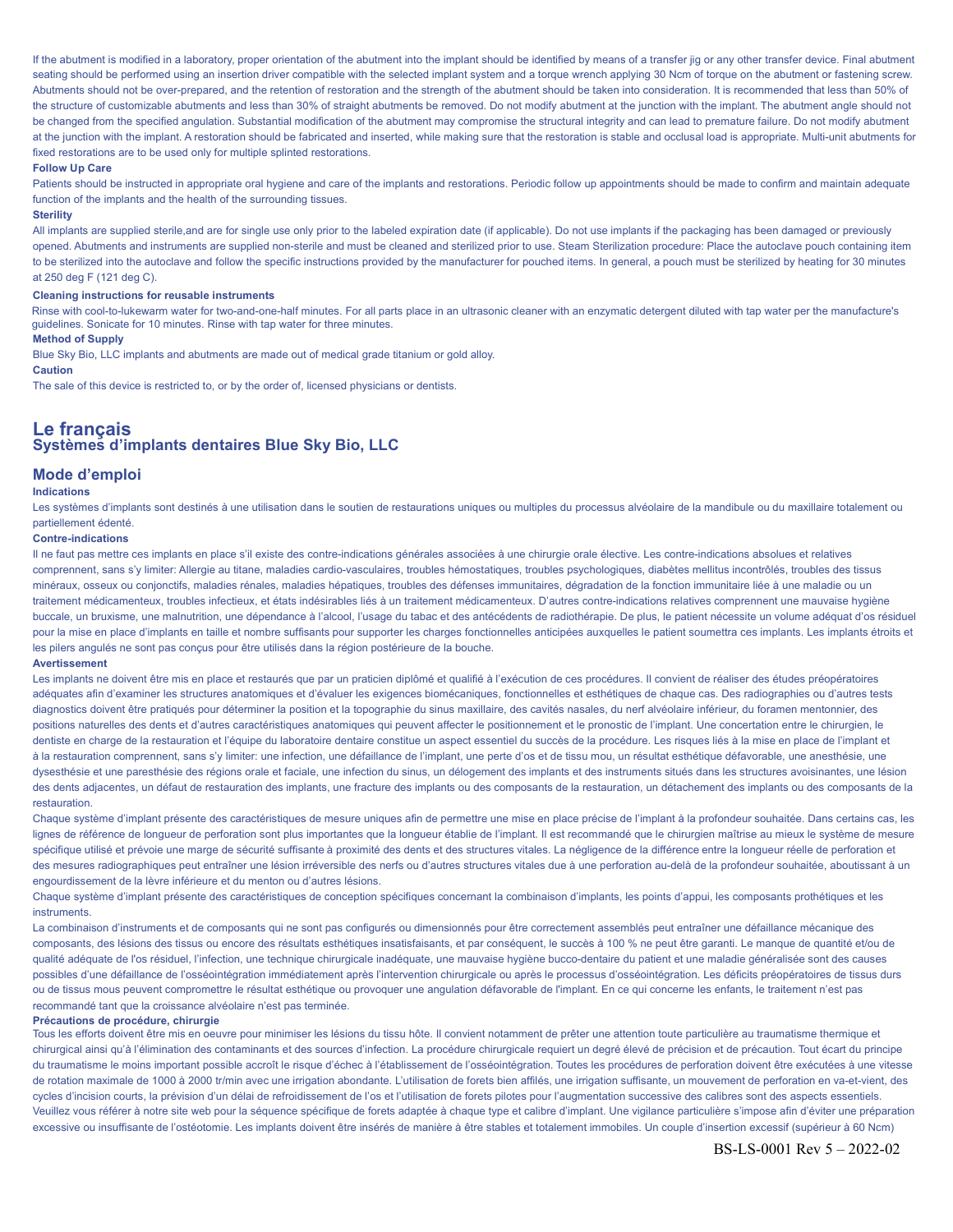peut provoquer un endommagement de l'implant ou des instruments et fracturer ou nécroser le site osseux. Tous les instruments chirurgicaux utilisés doivent être bien entretenus et le personnel doit s'assurer que les instruments n'endommagent pas les implants ou d'autres composants. Le risque d'ingestion ou d'inhalation des composants utilisés en dentisterie des implants doit être maîtrisé. Après l'installation de l'implant, l'évaluation par le chirurgien de la qualité de l'os et de sa stabilité initiale déterminera le moment auquel les implants seront chargés.

# Un protocole de suivi approprié doit être instauré.

# **Précautions de procédure, Prothèses**

Les points particulièrement importants sont une répartition appropriée de la contrainte par l'adaptation passive et l'ajustement du pont aux points d'appui de l'implant, l'ajustement de l'occlusion au niveau de la mâchoire opposée et l'absence de charges transversales excessives. Un chargement immédiat et une temporisation immédiate nécessitent des précautions supplémentaires et ne sont pas adaptés à tous les cas. En raison de la petite taille des composants prothétiques, il convient de s'assurer qu'ils ne soient pas ingérés ou inhalés par le patient.

# **Instructions concernant les points d'appui pour la restauration d'implants Blue Sky Bio, LLC**

Après une osséointégration adéquate, les implants doivent être découverts, si nécessaire, et la vis cache doit être retirée. La partie interne de l'implant doit être irriquée, débarrassée des débris et séchée. Le cas échéant, un point d'appui de cicatrisation sera mis en place et le tissu pourra cicatriser autour du point d'appui de cicatrisation. On choisira un point d'appui final compatible avec l'implant.

Si le point d'appui est modifié du côté du siège, il est conseillé d'effectuer une prise d'empreinte et de réaliser un modèle préliminaire pour identifier toute zone de contre-dépouille avant de réaliser l'empreinte finale. Une fraise en carbure ou en diamant peut être utilisée accompagnée d'une irrigation copieuse pour éliminer les parties en retrait.

La caractéristique d'indexage du point d'appui (par exemple octogone ou trilobe) doit correspondre à la caractéristique d'indexage interne de l'implant. Une assise adéquate peut être contrôlée à l'aide d'une radiographie.

Si le point d'appui est modifié en laboratoire, il faut identifier l'orientation appropriée de celui-ci dans l'implant au moyen d'un dispositif de transfert quelconque. L'assise finale du point d'appui doit être réalisée en utilisant un pilote d'insertion compatible avec le système d'implant sélectionné et une clé dynamométrique appliquant un couple de 30 Ncm sur le point d'appui ou la vis de fixation.

Les points d'appui ne doivent pas faire l'objet d'une préparation excessive et la rétention de la restauration ainsi que la résistance du point d'appui doivent être prises en compte. Il est recommandé de retirer moins de 50% de la structure des points d'appui conçus sur mesure et moins de 30% des points d'appui universels. L'angulation du pilier ne doit pas être différente e de celle indiquée. Des modifications importantes du pilier pourraient endommager

l'intégrité de la structure et entraîner une défaillance prématurée. Ne pas modifier le pilier à la jonction avec l'implant.

L'utilisation de piliers multi-unit pour des restaurations fixes est réservée aux restaurations multiples fixées par une attelle.

Une restauration doit être conçue et insérée tout en s'assurant qu'elle est stable et que la charge occlusale est appropriée.

# **Soins de suivi**

Il convient d'informer les patients sur l'hygiène buccale et les précautions à prendre concernant les implants et les restaurations. Des consultations de suivi périodiques doivent être réalisées afin de vérifier et d'entretenir le fonctionnement adéquat des implants et la vitalité des tissus environnants.

#### **Stérilisation**

Tous les implants sont livrés stériles et sont destinés à un usage unique avant la date d'expiration indiquée sur l'étiquette (si applicable). N'utilisez pas les implants si l'emballage a été endommagé ou s'il est déjà ouvert. Les points d'appui et les instruments sont livrés non stériles et doivent être nettoyés et stérilisés avant utilisation.

Procédure de stérilisation à la vapeur: placer le sachet autoclave contenant l'article à stériliser dans l'autoclave et suivre les consignes spécifiques fournies par le fabricant concernant les articles en sachets. En général, un sachet est stérilisé par chauffage de 30 minutes à 121°C (250° F).

#### **Directives de nettoyage des instruments réutilisables**

Rincer à l'eau tiède et laisser refroidir pendant deux minutes et demie. Pour nettoyer toutes les pièces, les placer dans un nettoyeur à ultrasons avec détergent enzymatique dilué à l'eau du robinet conformément aux lignes directrices du fabricant. Agiter pendant 10 minutes. Rincer à l'eau du robinet pendant trois minutes. **Procédé de fourniture**

Les implants et les points d'appui Blue Sky Bio, LLC sont constitués d'un alliage de titane ou or médical.

#### **Attention**

La vente de ce dispositif est réservée à des médecins ou dentistes diplômés (Rx uniquement) ou à l'ordre de ceux-ci.

# **Deutsch Blue Sky Bio, LLC-Dentalimplantatsysteme**

# **Gebrauchsanleitung**

# **Indikationen**

Die Implantatsysteme werden für den Ersatz einzelner oder mehrerer Zähne des vollständig oder teilweise zahnlosen Alveolarfortsatzes des Unter- oder

# Oberkiefers verwendet.

#### **Kontraindikationen**

Implantate sollten nicht eingesetzt werden, falls allgemeine Kontraindikationen in Verbindung mit Kieferchirurgie vorliegen. Absolute und relative Kontraindikation beinhalten u.a.: Titan-Allergie, Herz- und Gefäßkrankheiten, Bluterkrankungen, psychische Erkrankungen, uneingeschränkte Diabetes Mellitus, anorganische, Knochen- oder Bindegewebskrankheiten, Nierenkrankheit, Leberkrankheit, Autoimmunkrankheiten, eingeschränkte Immunfunktionen aufgrund von Krankheit oder Medikamenten, Infektionskrankheiten und Nebenwirkungen durch Medikamente. Weiterhin beinhalten relative Kontraindikationen schlechte Mundhygiene, Bruxismus, Unterernährung, Alkoholismus, Tabakgenuss und eine vorhergegangene **Strahlentherapie.** 

Weiterhin ist eine ausreichende Residualknochenmasse für den Einsatz von Implantaten mit ausreichender Größe und Anzahl erforderlich, um die für diese Implantate vorhergesehene Belastung aufzunehmen. Implantate mit geringem Durchmesser sowie abgewinkelte Aufbauten (Abutments, Sekundärteile) sind nicht für eine Insertion im distalen im Seitenzahnbereich vorgesehen.

#### **Warnung**

Implantate sollten ausschließlich von für diese Verfahren zugelassenen und ausgebildeten Ärzten eingesetzt und restauriert werden. Zudem sollten die entsprechenden prä-operativen Studien zur Prüfung der Anatomie und der Bewertung des biomechanischen, funktionellen und ästethischen Bedarfs für jeden Fall durchgeführt werden. Radiographien oder sonstige Analysen sollten durchgeführt werden, um die Position und Struktur der Kieferhöhle, der Nasenhöhlen, des unteren Nervus Alveolarus, des mentalen Foramens, der natürlichen Zahnstellung und sonstige anatomische Merkmale festzustellen, welche den Einsatz oder die Prognose des Implantats beeinflussen könnten. Die Absprache zwischen den Chirurg, dem behandelnden Zahnarzt und dem Zahnlabor ist für eine erfolgreiche Behandlung unabdingbar. Mit dem Einsatz des Implantats und der Zahnrestauration sind u.a. folgende Risiken verbunden: Infektion, Implantatverlust, Verlust von Knochen- und Zahnfleischgewebe, unästhetische Ergebnisse, Narkose, Gefühlsstörung und Lähmung im Mund- und Gesichtsbereich, Infektion der Nebenhöhlen, Ablösung der Implantate und Bestandteile im Zahnumfeld. Beschädigung der angrenzenden Zähne, nicht-restaurierbare Implantate, Bruch von Implantaten oder Restaurationselementen und Lösen von Implantaten oder Restaurationselementen.Jedes Implantatsystem besitzt einzigartige Messeigenschaften, um den Einsatz des Implantats in der gewünschten Tiefe vorzunehmen. In einigen Fällen sind die Bezugslinien der Bohrerlänge länger als die festgestellte Länge des Implantats. Der behandelnde Chirurg sollte sich bestens mit den spezifischen Messinstrumenten auskennen und eine ausreichende Sicherheitsspanne zu den Zähnen und dem angrenzenden Umfeld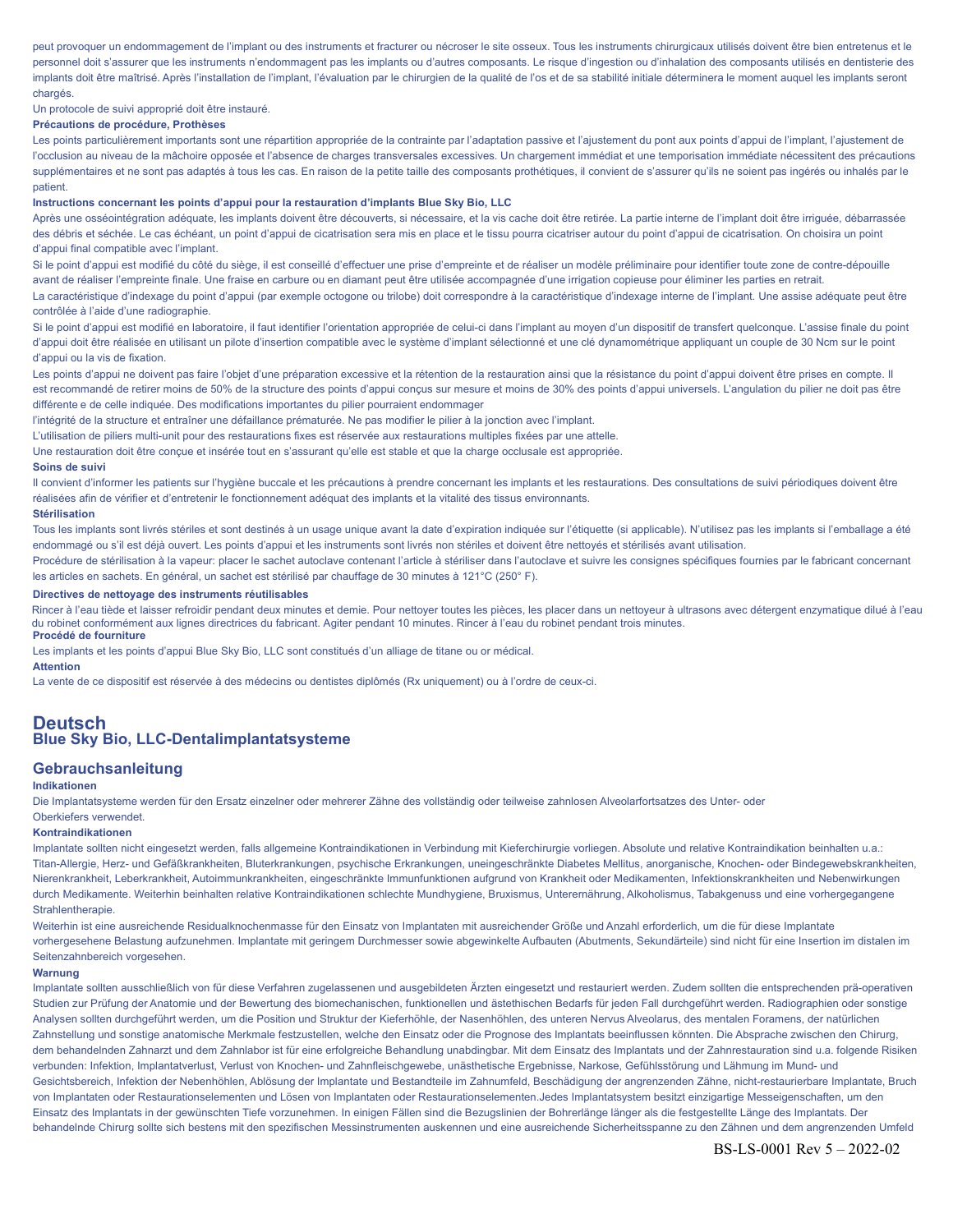einberechnen. Falls der Unterschied zwischen der tatsächlichen Bohrerlänge und den radiographischen Messungen nicht erkannt wird, können Nerven oder sonstige anatomischen Strukturen beim Bohrer über die beabsichtigte Tiefe hinaus verletzt werden, was in ständiger Betäubung der Unterlippe, des Kinns oder sonstigen Verletzungen führen kann. Jedes Implantatsystem besitzt spezifische Aufbaumerkmale, die auf die Implantate, Abutments, Prothesebestandteile und Instrumente abgestimmt sind. Die Kombination von Instrumenten und Komponenten, die für eine passende Kopplung nicht konfiguriert oder abgemessen sind, kann zu mechanischem Versagen von Komponenten, Gewebeschäden oder unbefriedigenden ästhetischen Ergebnissen führen, weshalb ein hundertprozentiger Erfolg nicht garantiert werden kann. Mangelnde Quantität und/oder Qualität von verbliebenem Knochen, Infektionen, ungeeignete Operationstechniken, schlechte Mundhygiene des Patienten und eine generalisierte Erkrankung sind einige mögliche Ursachen für das Scheitern der Osseointegration, sowohl unmittelbar nach der Operation als auch nach der anfänglichen Osseointegration. Präoperative Hart- oder Weichgewebsdefizite können ein beeinträchtigtes ästhetisches Ergebnis oder eine ungünstige Implantatangulation zur Folge haben. Bei Kindern wird die Behandlung erst dann empfohlen, wenn bestätigt werden kann, dass das Alveolarwachstum abgeschlossen ist. **Verfahrensvorkehrungen, Chirurgie**

Alle möglichen Vorkehrungen müssen getroffen werden, um eine Beschädigung des Empfängergewebes weitgehendst zu vermeiden. Insbesondere sollte besonders auf Verbrennungs- und Chirurgieunfälle sowie die Beseitigung von Kontaminaten und Infektionsquellen geachtet werden. Das chirurgische Verfahren erfordert hohe Präzision und Vorsicht. Jedes Abweichen vom Prinzip der geringstmöglichen Verletzung beim Einsatz von Implantaten erhöht das Risiko eines Misslingens der Osseointegration. Alle Bohrungen sollten bei höchstens 1000-2000 U/Min. mit ausreichend Spülung erfolgen. Die Verwendung von scharfen Bohrern, ausreichender Spülung, einer Ein-Aus-Bohrbewegung, kurzen Schneidzyklen, das Abwarten der Knochenabkühlung und die Verwendung von Pilotbohrern mit ständig ansteigender Größe, ist unabdingbar. Auf unserer Website finden Sie Angaben zu der jeweiligen Bohrerabfolge für jede Art und Größe von Implantaten. Besonders sollte darauf geachtet werden, die Osteotomie ausreichend vorzubereiten. Implantate sollten so eingesetzt werden, dass sie stabil und nicht beweglich sind. Ein übermäßiger Eindrehmoment (mehr als 60 Ncm) kann zu einer Beschädigung des Implantats oder der Instrumente und dem Fraktur oder Nekrose des Knochenbereichs führen. Alle in der Chirurgie verwendeten Instrumente müssen sehr gut gepflegt werden und es muss darauf geachtet werden, dass die Instrumente

nicht die Implantate oder sonstige Bestandteile beschädigen. Weiterhin müssen Vorkehrungen getroffen werden, um ein Verschlucken oder Aspirieren der verwendeten Bestandteile zu verhindern. Nach dem Einsatz des Implantats wird die Bewertung der Knochenqualität und der anfänglichen Stabilität durch den Chirurg den Moment der Belastung der Implantate bedingen.

Ein entsprechendes Behandlungsprotokoll sollte befolgt werden.

# **Verfahrensvorkehrungen, Prothetik**

Besonders wichtig ist die richtige Druckanwendung durch passive Anpassung oder Angleichung einer Brücke an die Abutments, die Angleichung des Schlussbisses an den gegenüberliegenden Kiefer und das Vermeiden von exzessiven falschen Belastungen. Eine sofortige Belastung und sofortige Provisorien erfordern weitere Vorkehrungen und sind nicht in allen Fällen geeignet. Aufgrund der geringen Größe der Prothetikelemente muss besonders darauf geachtet werden, dass diese nicht vom Patienten verschluckt oder aspiriert werden.

## **Anweisungen Für Abutments Für die Restauration von Blue Sky Bio, LLC-Implantaten**

Nach entsprechender Osseointegration sollten die Implantate falls nötig freigelegt und die Schrauben sollten entfernt werden. Der Innenteil des Implantats sollte gespült, von Resten befreit und getrocknet werden. Falls nötig sollte ein Einheilabutment eingesetzt werden und das Gewebe sollte um das Einheilabutment herum heilen können. Ein mit dem Implantat kompatibles permanentes Abutment sollte gewählt werden.Falls das Abutment intraoral verändert wird, sollte ein Abdruck und ein vorläufiges Modell angefertigt werden, um Vertiefung zu Erkennen, bevor der letzte Abdruck angefertigt wird. Ein Karbid- oder Diamantbohrer kann zusammen mit ausreichend Spülung zur Beseitigung der Untersichgehenden Bereichen verwendet werden.

Die Geometrie (z.B. achteckig oder trilobe) und der Durchmesser des Abutments soll mit der Geometrie und Durchmesser des Implantats übereinstimmen. Der richtige Sitz kann anhand der Radiographie geprüft werden. Falls das Abutment im Labor verändert wird, sollte die korrekte Ausrichtung des Abutments im Implantat mittels einer Transferschablone oder einer sonstigen Transfervorrichtung identifiziert werden. Der letztendliche Sitz des Abutments sollte mit einem Instrument eingesetzt werden, das mit dem gewählten Implantatsystem kompatibel ist, sowie einem Drehmomentschlüssel mit 30 Ncm Drehkraft auf den Abutments oder die Befestigungsschraube. Die Abutments sollten nicht übermäßig verändert werden und die Einbehaltung der Restaurierung und die Stärke des Abutments sollten berücksichtigt werden. Es wird empfohlen, weniger als 50% der Struktur universaler Abutments und weniger als 30% massiver Abutments zu entfernen. Der Abutment-Winkel sollte nicht von der angegebenen Angulation abweichen. Eine wesentliche Veränderung des Abutments

kann die strukturelle Integrität gefährden und zu vorzeitigem Defekt führen. Abutment an der Verbindungsstelle mit dem Implantat nicht verändern.Mehrteilige Abutments für feste Restaurierungen nur für Restaurierungen mit mehreren Stegverbindungen verwenden.Eine Restaurierung sollte hergestellt und eingefügt werden, dabei sollte auf eine stabile Restaurierung und entsprechende Okklusalbelastung geachtet werden.

#### **Nachbereitung**

Die Patienten sollten zu entsprechender Mundhygiene und Vorsorge für die Implantate und Restaurierungen angewiesen werden. Regelmäßige Nachuntersuchungen sollten durchgeführt werden, um die Funktion der Implantate und die Gesundheit des umliegenden Gewebes sicherzustellen.

# **Sterilität**

Alle Implantate werden steril geliefert und dienen der einmaligen Verwendung vor Ende des angegebenen Ablaufdatums (falls zutreffend). Die Implantate sollten nicht mehr verwendet werden, falls die Verpackung beschädigt oder zuvor geöffnet wurde. Die Abutments und Instrumente werden nicht steril geliefert und müssen vor der Verwendung gereinigt und sterilisiert werden.

Verfahren der Dampfsterilisierung: Geben Sie die Tasche des Hochdrucksterilisierers mit dem zu sterilisierenden Gegenstand in den Hochdrucksterilisierer und folgen Sie den Anweisungen des Herstellers für eingetütete Artikel. Normalerweise muss eine Tüte bei einer Hitze von 250° F (121° C) 30 Minuten lang sterilisiert werden.

# **Reinigungshinweise für wiederverwendbare Instrumente**

Mit kühlem bis lauwarmem Wasser zweieinhalb Minuten lang abspülen. Alle Teile in einen Ultraschallreiniger mit einem enzymatischen Reinigungsmittel legen, das gemäß den Richtlinien des Herstellers mit Leitungswasser verdünnt wurde. 10 Minuten lang beschallen. Mit Leitungswasser drei Minuten lang abspülen. **Liefermethode**

Die Blue Sky Bio, LLC-Implantate und Abutments bestehen aus medizinischer Titanlegierung oder Gold.

#### **Achtung**

Der Verkauf dieses Geräts ist nur auf zugelassene Ärzte oder Zahnärzte oder auf eine Bestellung derselben beschränkt (nur auf Rezept).

# **Italiano Sistemi di impianto dentale Blue Sky Bio, LLC**

# **Istruzioni per l'uso**

# **Indicazioni**

Lo scopo dei sistemi di impianto dentale è quello di sostenere le ricostruzioni singole o multiple nel processo alveolare mandibolare o mascellare edentulo totale o parziale. **Controindicazioni**

Gli impianti non dovrebbero essere utilizzati in presenza di controindicazioni generali associate alla chirurgia orale elettiva. Le controindicazioni assolute e relative comprendono, ma senza limitazione alcuna: Allergia al titanio, malattie cardiache e vascolari, disturbi del sanguinamento, disturbi psicologici, diabete mellito non controllato, disturbi minerali, ossei o del tessuto connettivo, malattie renali, malattie epatiche, disturbi auto-immunitari, diminuzione della funzione immunitaria causata da malattia o da assunzione di farmaci, disturbi infettivi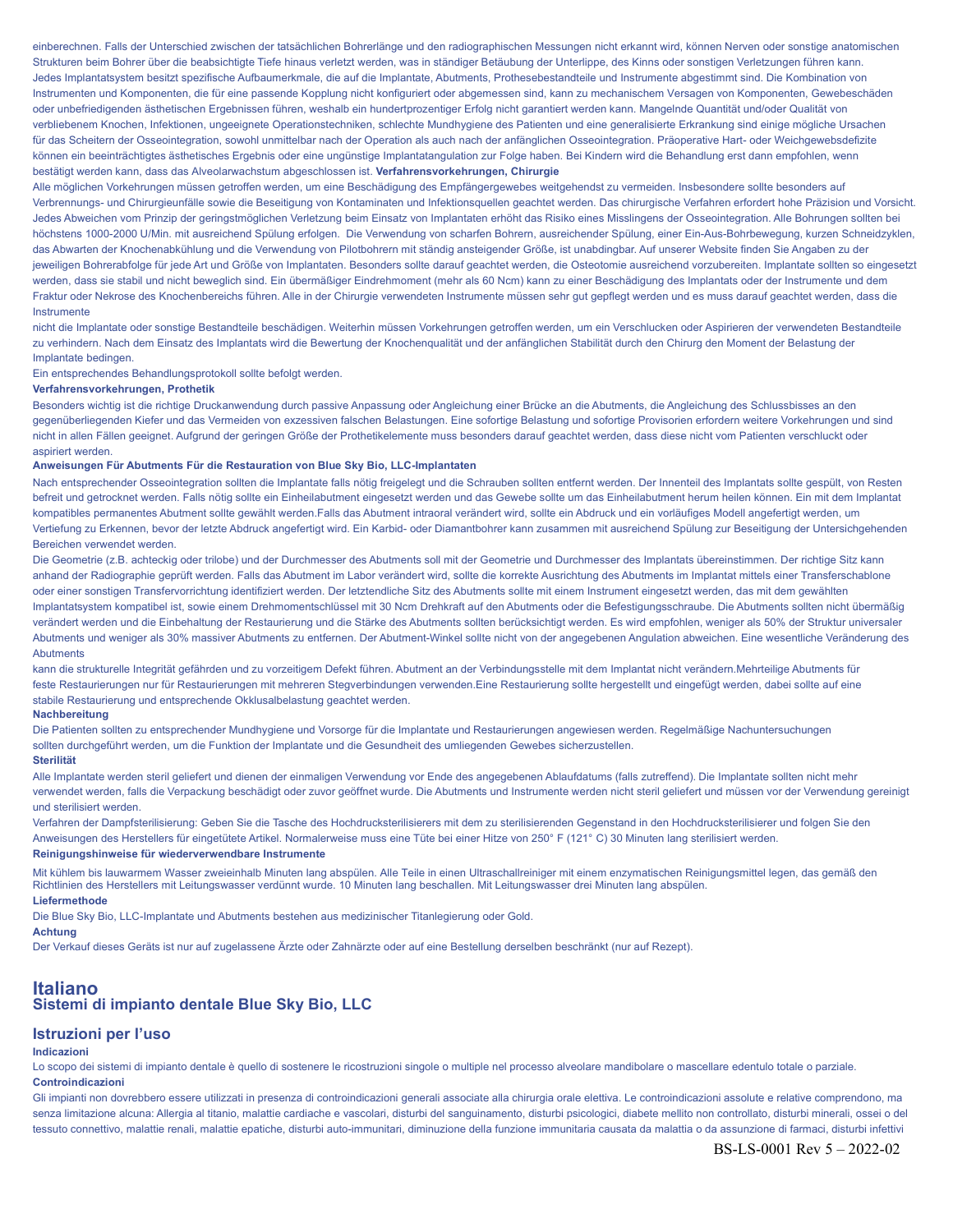e condizioni avverse generate da farmaci. Tra le altre controindicazioni relative vi sono una scarsa igiene orale, il bruxismo, la malnutrizione, l'alcolismo, l'uso di tabacco e una storia di radioterapia.

Inoltre, per l'applicazione dell'impianto il paziente deve presentare un adeguato volume osseo residuo di quantità e qualità sufficienti per sostenere i carichi funzionali anticipati ai quali il paziente assoggetterà tali impianti. Impianti stretti e abutment angolati non sono destinati all'uso nella parte posteriore della bocca.

#### **Avvertenza**

Gli impianti dovrebbero essere applicati e realizzati da professionisti autorizzati e addestrati per eseguire queste operazioni. È necessario avviare adeguate procedure preoperatorie per esaminare le strutture anatomiche e per definire i requisiti biomeccanici, funzionali ed estetici di ogni singolo caso. Dovrebbero essere eseguite radiografie o altre ispezioni diagnostiche per determinare la posizione e la topografia del seno mascellare, delle cavità nasali, del nervo alveolare inferiore, del forame mentoniero, delle posizioni naturali del dente e di altre caratteristiche anatomiche che potrebbero interferire con l'applicazione o la prognosi dell'impianto. Per ottenere un risultato ottimale sono essenziali consultazioni fra il chirurgo, il dentista della ricostruzione e il laboratorio dentistico. I rischi di un'applicazione e ricostruzione di un impianto comprendono, senza limitazione alcuna: infezione, rigetto, perdita di osso

e di tessuto morbido, risultati estetici indesiderati, anestesia, disestesia e parestesia delle aree orali e facciali, infezione del seno, distacco degli impianti e di strumentazione nelle strutture circostanti, danni ai denti adiacenti, impianti non ricostruibili, frattura degli impianti o dei componenti ricostruttivi e allentamento degli impianti o dei componenti ricostruttivi. Ogni sistema di impianto è legato a proprie caratteristiche di misurazione che consentono la completa adattabilità dell'impianto stesso alla profondità desiderata. In alcuni casi, la misura delle linee di riferimento per la profondità del trapano potrebbero essere superiori alla profondità stabilita per l'impianto stesso. Si raccomanda quindi al chirurgo implantologo un'adeguata conoscenza dei sistemi di misurazione specifici utilizzati e che sia previsto un margine di sicurezza adeguato nei pressi di ogni dente o struttura vitale. La mancata percezione della differenza fra la profondità reale del trapano e le misurazioni radiografiche potrebbero causare un danno permanente ai nervi o ad altre strutture vitali se la trapanazione è più profonda di quella prevista, con un rischio potenziale di intorpidimento permanente del labbro inferiore e del mento o di altri danni.Ogni sistema di impianto dentale ha proprie caratteristiche progettuali specifiche per fare coincidere gli impianti, i supporti, i componenti protesici e la strumentazione. La combinazione di strumenti e componenti che non siano stati configurati o dimensionati per ottenere una combinazione corretta potrebbe portare a un malfunzionamento dei componenti, a danni ai tessuti o a risultati estetici non soddisfacenti e, pertanto, non è mai possibile garantire un successo totale. La mancanza di un'adeguata quantità e/o qualità ossea, la possibile insorgenza di infezioni, una tecnica chirurgica non adeguata, una scarsa igiene orale del paziente e una malattia di tipo generalizzato sono solo alcune delle possibili cause della fallita osteointegrazione, sia immediatamente dopo l'intervento chirurgico, sia in un momento successivo all'osteointegrazione iniziale. La mancanza di tessuto pre-operatorio duro o di tessuto morbido potrebbe portare a una compromissione dei risultati estetici o a una scorretta angolazione dell'impianto. Per quanto riguarda i bambini, non si consiglia un trattamento fino a quando non abbiano raggiunto la completa crescita alveolare. **Precauzioni procedurali, chirurgia**

Devono essere fatti tutti gli sforzi per ridurre al minimo i danni al tessuto ospitante. In particolare, si deve prestare un'attenzione speciale ai traumi termici e chirurgici e all'eliminazione dei contaminanti e delle origini di infezione. La procedura chirurgica richiede un alto grado di precisione e di attenzione. Qualsiasi scostamento dal principio del minor trauma possibile nel corso dell'impianto aumenta il rischio di insuccesso del processo di osteointegrazione. Tutte le procedure di trapanazione dovrebbero essere eseguite a una velocità massima di 1000-1200 g/m e con un'irrigazione abbondante. È essenziale usare punte sottili, un'irrorazione appropriata e un movimento di trapanazione "dentro e fuori", brevi cicli di taglio, attendere il raffreddamento dell'osso e usare punte pilota di dimensioni sempre crescenti. Per la corretta sequenza delle punte per gli impianti di qualsiasi tipo e dimensione fare riferimento al nostro sito Web. Si deve prestare particolare attenzione per evitare l'eccessiva o insufficiente preparazione all'osteotomia. Gli impianti dovrebbero essere inseriti in modo da risultare stabili e da non presentare alcun tipo di mobilità. Una forza di coppia eccessiva (superiore a 60 Ncm) potrebbe danneggiare l'impianto o la satrumentazione e fratturare

o necrotizzare il sito osseo. Tutti gli strumenti utilizzati nel processo chirurgico devono essere mantenuti in ottime condizioni e si deve prestare attenzione nell'uso degli strumenti per evitare di danneggiare l'impianto o altri componenti. Si devono anche prendere le opportune precauzioni per evitare l'ingestione o l'aspirazione dei componenti utilizzati nel corso

di un'operazione di impianto dentistico. Al completamento dell'installazione dell'impianto, la valutazione del chirurgo sulla qualità dell'osso e la stabilità iniziale saranno gli elementi determinanti quando si dovrà procedere con l'applicazione della protesi.

È necessario seguire un appropriato piano di controlli periodici.

# **Precauzioni procedurali, protesi**

Un elemento particolarmente importante è la corretta distribuzione dello stress nel corso dell'adattamento passivo e dell'adattamento del ponte ai supporti, regolando le occlusioni alla mascella opposta ed evitando forze di carico trasversale eccessive. Il carico e la temporizzazione immediati richiedono ulteriore attenzione e non sono applicabili a tutti i casi. A causa della piccola dimensione dei componenti protesici, è necessario prestare attenzione per evitare che il paziente li possa ingerire o aspirare.

# **Istruzioni per i supporti per la ricostruzione degli impianti Blue Sky Bio, LLC**

Dopo un'adeguata osteointegrazione gli impianti, se necessario, dovrebbero essere scoperti e si dovrebbe rimuovere la vite di copertura. La parte interna dell'impianto dovrebbe essere irrigata, liberata da ogni detrito e asciugata. Se necessario, si dovrebbe applicare un supporto curativo e si dovrebbe attendere la guarigione del tessuto attorno al supporto curativo stesso. A questo punto si dovrebbe utilizzare un supporto finale compatibile con l'impianto. Se il supporto viene modificato alla poltrona, prima di procedere con l'impianto finale, è consigliabile prendere un'impronta e creare un modello preliminare per identificare qualsiasi sottosquadro. Per eliminare i sottosquadri si può usare una punta per trapano al carburo o

di diamante con un'irrorazione abbondante.

La caratteristica indicizzante del supporto (per esempio ottagonale o trilobata) dovrebbe corrispondere alla caratteristica indicizzante interna dell'impianto. Per verificare il corretto posizionamento in sede, si effettui una radiografia.

Se il supporto viene modificato in laboratorio, è necessario identificarne il corretto orientamento all'interno dell'impianto servendosi di una mascherina o di qualsiasi altro strumento di trasferimento. La sede del supporto finale dovrebbe essere preformata con uno strumento di inserimento che sia compatibile con il sistema di impianto selezionato e con una chiave dinamometrica, applicando una coppia di 30 Ncm sul supporto o sulla vite di fissaggio.

I supporti non dovrebbero essere eccessivamente preparati e si dovrebbero tenere in considerazione la ritenzione della protesi e la forza del supporto. Si raccomanda di rimuovere meno del 50% della struttura dei supporti adattabili e meno del 30% dei supporti dritti. L'angolazione dell'abutment non deve essere modificata. Qualora l'abutment fosse modificato in modo sostanziale, l'integrità strutturale ne risulterebbe compromessa; ciò potrebbe anticipare l'insorgere di problemi. Non modificare l'abutment nel punto di connessione con l'impianto. Gli abutment destinati ai restauri fissi di più unità devono essere utilizzati esclusivamente per i restauri con vari splint.

Si dovrebbe ora creare e inserire la protesi accertandosi che la ricostruzione sia stabile e che il carico occlusale sia appropriato.

#### **Controlli periodici**

Ai pazienti si dovrebbero impartire le istruzioni per un'appropiata igiene orale e cura degli impianti e delle protesi. È bene prevedere visite di controllo periodiche per confermare e mantenere adeguata la funzione degli impianti e la salute dei tessuti circostanti.

# **Sterilità**

Tutti gli impianti sono forniti sterili e sono di tipo monouso, da utilizzare prima della data di scadenza riportata sull'etichetta (se presente), Non utilizzare impianti contenuti di confezioni danneggiate o precedentemente aperte. I supporti e la strumentazione sono forniti non sterili e, prima dell'uso, devono essere puliti e sterilizzati. Procedura di sterilizzazione a vapore: sistemare nel contenitore per autoclave gli articoli da sterilizzare e seguire le istruzioni fornite dal produttore della strumentazione da

sterilizzare. In generale, il contenitore dovrebbe essere sterilizzato riscaldandolo per 30 minuti a una temperatura di 121° C (250° F).

#### **Istruzioni per la pulizia degli strumenti riutilizzabili**

Sciacquare con acqua da fredda a tiepida per due minuti e mezzo. Collocare tutti i componenti in un sistema di pulizia a ultrasuoni con un detergente enzimatico diluito con acqua di rubinetto, in conformità con le linee guida del produttore. Sonicare per 10 minuti. Sciacquare con acqua di rubinetto per tre minuti.

# **Modalità di fornitura**

Gli impianti e i supporti Blue Sky Bio, LLC sono realizzati in una lega di titanio o oro di qualità medica.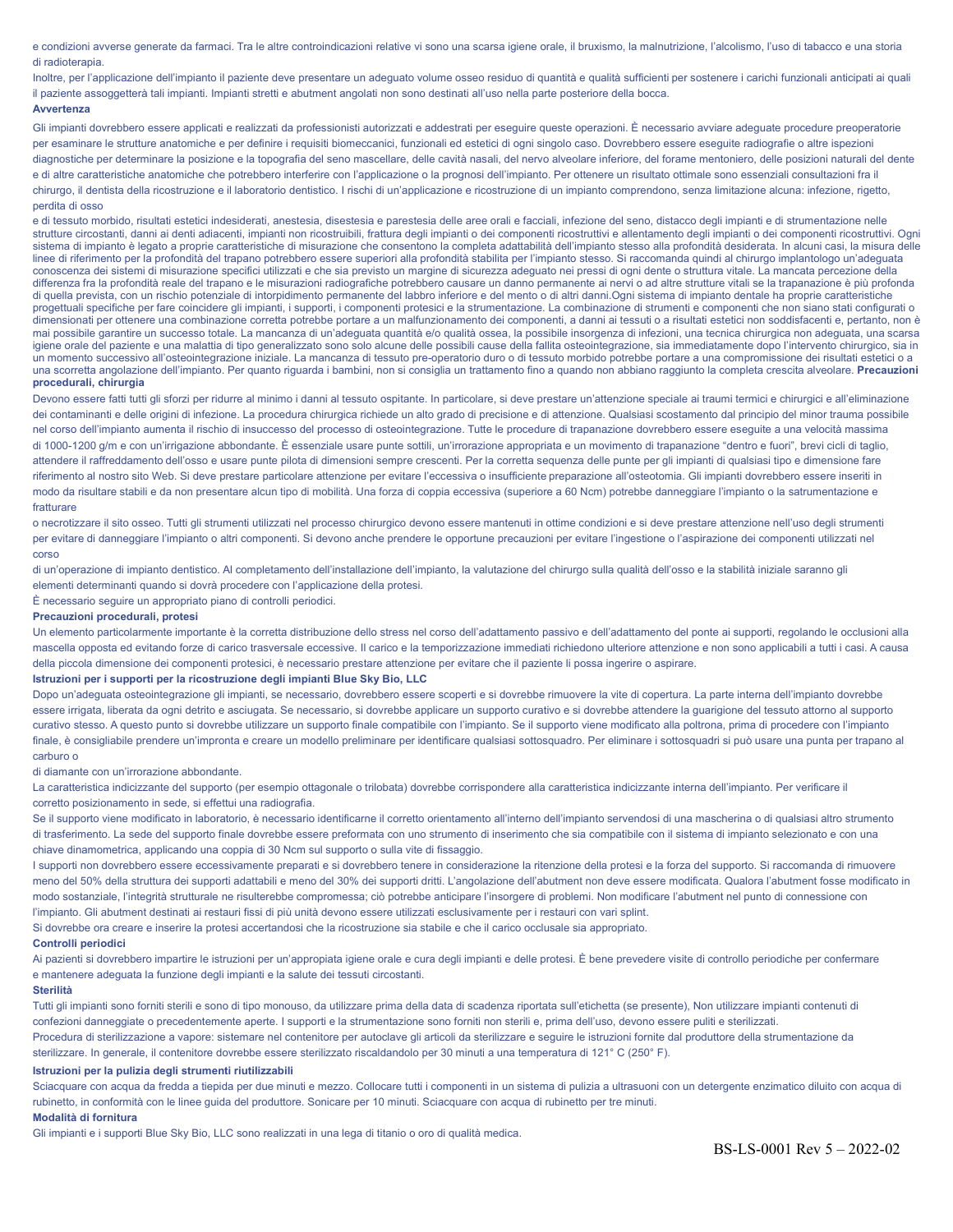#### **Attenzione**

La vendita di questo strumento è limitata ai, o su prescrizione dei, medici o dentisti abilitati (solo dietro prescrizione medica).

# **Español**

# **Sistemas de implantes dentales Blue Sky Bio, LLC**

# **Instrucciones de uso**

# **Indicaciones**

Los sistemas de implantes se utilizan como base para restauraciones individuales o múltiples en el proceso alveolar maxilar o mandibular en edéntulos totales o parciales **Contraindicaciones**

No deben colocarse implantes en ninguna ocasión si se presentan contraindicaciones asociadas a la cirugía oral electiva. Las contraindicaciones absolutas y relativas son, entre otras: Alergia al titanio, enfermedades cardíacas y vasculares, trastornos hemorrágicos, trastornos psicológicos, diabetes mellitus no controlada, problemas óseos, del tejido conectivo o vinculados a los minerales, enfermedades renales o hepáticas, enfermedades autoinmunes, inmunodeficiencia provocada por enfermedades o medicamentos, infecciones y trastornos causados por medicamentos. Otras contraindicaciones son la higiene bucal deficiente, el bruxismo, la desnutrición, el alcoholismo, el consumo de tabaco y los antecedentes de radioterapias.

Además, el paciente debe poseer un volumen adecuado de hueso residual para la colocación de implantes del tamaño apropiado y en cantidad suficiente para soportar las cargas funcionales a las que los someterá el paciente. Los implantes estrechos y los pilares angulados no están diseñados para su uso en la región posterior de la boca. **Advertencia**

Únicamente los profesionales que obtuvieron la licencia y la capacitación correspondientes para efectuar estos procedimientos pueden colocar y restaurar implantes. Deben realizarse los estudios preoperatorios adecuados para examinar las estructuras anatómicas y evaluar los requisitos estéticos, funcionales y biomecánicos de cada caso. Deben tomarse radiografías o efectuarse otros exámenes de diagnóstico para determinar la posición y la topografía del seno maxilar, las cavidades nasales, nervio alveolar inferior, el foramen mentoniano, las posiciones naturales de los dientes y otras características anatómicas que pueden afectar la colocación o la prognosis de los implantes. Para obtener resultados exitosos, es fundamental la interconsulta entre el cirujano, el odontólogo restaurador y el laboratorio odontológico. Los riesgos inherentes a la restauración y la colocación de implantes son, entre otros: infecciones, fallas en los implantes, pérdida de tejido óseos y blando, resultados estéticos desfavorables, anestesia, disestesia y parestesia en las zonas bucal y

facial, sinusitis, desplazamiento de implantes e instrumentos en las estructuras adyacentes, daños en los dientes contiguos, implantes no restaurables, fracturas y/o pérdida de los implantes o los componentes de la restauración.

Cada sistema de implantes posee medidas únicas que brindan un asentamiento total del implante en la profundidad deseada. En algunos casos, las líneas de referencia de la longitud del torno son más extensas que la longitud establecida para el implante. Se recomienda que el cirujano especialista en implantes conozca muy bien el sistema específico de medidas utilizado y que deje un margen de seguridad adecuado a los dientes adyacente a los dientes y las estructuras vitales. La incapacidad de reconocer la diferencia entre la longitud real del torno y las medidas radiográficas puede provocar lesiones permanentes en los nervios u otras estructuras vitales si se perfora a mayor profundidad que la deseada; lo cual podría causar el entumecimiento permanente del labio inferior y el mentón, u otras lesiones.

Cada sistema de implantes posee características específicas de diseño para el acoplamiento de los implantes, dientes de soporte, componentes protésicos e instrumentación. Combinar instrumentos y componentes que no están configurados o no tienen las dimensiones adecuadas para un acoplamiento correcto puede provocar un fallo mecánico de los componentes, daños en los tejidos o unos resultados estéticos insatisfactorios, por lo que no resulta posible garantizar el éxito del tratamiento en el cien por cien de los casos. La falta de una cantidad y calidad suficientes del hueso restante, las infecciones, una técnica quirúrgica inadecuada, una higiene oral deficiente del paciente y las enfermedades generalizadas son algunas de las posibles causas del fallo de la integración ósea, que se puede producir tanto inmediatamente después de la intervención quirúrgica como después de la primera fase de la integración ósea. Los déficits de tejidos duros o blandos pueden poner en riesgo el resultado estético o provocar una angulación inadecuada del implante. En el caso de los niños, no se recomienda realizar el tratamiento hasta que se haya verificado la finalización del crecimiento alveolar.

#### **Precauciones para procedimientos—Cirugía**

Se debe hacer todo lo posible para no dañar el tejido receptor. En particular, se debe prestar especial atención al trauma térmico o quirúrgico y a la eliminación de contaminantes y fuentes infecciosas. El procedimiento quirúrgico exige un alto nivel de precisión y cuidado. En la colocación de implantes, cualquier divergencia del principio de provocar el mínimo trauma posible aumenta el riesgo de no lograr oseointegración. Todos los procedimientos de perforación con torno deben efectuarse a un máximo de 1000 a 2000 RPM con abundante irrigación. Es fundamental el uso de tornos filosos, suficiente irrigación, movimientos de perforación hacia dentro y hacia fuera, ciclos de corte breves, períodos de espera para que el hueso se enfríe y el empleo de brocas piloto de tamaños incrementales sucesivos. En nuestro sitio Web se pueden consultar las secuencias específicas de tornos para cada tipo y tamaño de implante. Es necesario ser muy cuidadoso para evitar la escasa o la excesiva preparación de la osteotomía. Los implantes deben insertarse de modo tal que sean estables

y no tengan movimiento alguno. Un torque de inserción excesivo (superior a 60 Ncm) puede dañar el implante o los instrumentos, y causar fracturas o necrosis en las zonas óseas. Todos los instrumentos empleados en la cirugía deben mantenerse en buen estado, y se debe tener mucho cuidado para evitar que los instrumentos dañen los implantes u otros componentes. Al realizar implantes odontológicos deben tomarse precauciones para evitar que los pacientes traguen o aspiren los componentes. Tras la colocación del implante, la evaluación que realice el cirujano de la calidad ósea y la estabilidad inicial determinará en qué momento se pueden someter a carga los implantes. Se debe cumplir con un adecuado protocolo de seguimiento.

# **Precauciones para procedimientos—Prótesis**

Revisten especial importancia la correcta distribución de la presión mediante la adaptación y el ajuste pasivos del puente a los dientes de soporte del implante, la adaptación de la oclusión a la mandíbula opuesta y el hecho de evitar fuerzas excesivas de inserciones transversales. Las inserciones inmediatas y la reducción de los tiempos usuales exigen precauciones adicionales y no son procedimientos apropiados para todos los casos. Los componentes protésicos son pequeños; por ello se debe tener sumo cuidado y evitar que los pacientes los traguen o los aspiren.

# **Instrucciones para dientes de soporte para la restauración de implantes Blue Sky Bio, LLC**

Tras la oseointegración, se debe quitar la cobertura de los implantes, si fuese necesario, y el tornillo de la cobertura. La parte interna del implante debe irrigarse, sin detritos, y secarse. Si fuese necesario, debe colocarse un diente de soporte para la curación, y se debe permitir que los tejidos se curen alrededor de este. Debe elegirse un diente de soporte definitivo compatible con el implante. Si el diente de soporte se modifica en el consultorio, es recomendable hacer una toma de una impresión y elaborar un modelo preliminar para identificar

los socavados antes de realizar la impresión definitiva. Para eliminar los socavados, se puede utilizar una fresa de diamante o carburo con abundante irrigación.

La característica de indexado del diente de soporte (por ejemplo, en forma octagonal o trilobulada) debe coincidir con la característica de indexado interna del implante. El asentamiento adecuado puede verificarse con una radiografía.

Si el diente de soporte se modifica en el laboratorio, la orientación correcta de este hacia dentro del implante debe identificarse con una cofia de transferencia o algún otro dispositivo de transferencia. El asentamiento del diente de soporte definitivo debe realizarse con una llave de inserción compatible con el sistema de implante elegido y una llave de torsión

que aplique un torsión de 30 Ncm en el diente de soporte o el tornillo de ajuste. Los dientes de soporte no deben prepararse en exceso; además, deben tenerse en cuenta el mantenimiento de la restauración y la fuerza del diente de soporte. Se recomienda quitar menos del 50% de la estructura de dientes de soporte adaptables y menos del 30% de los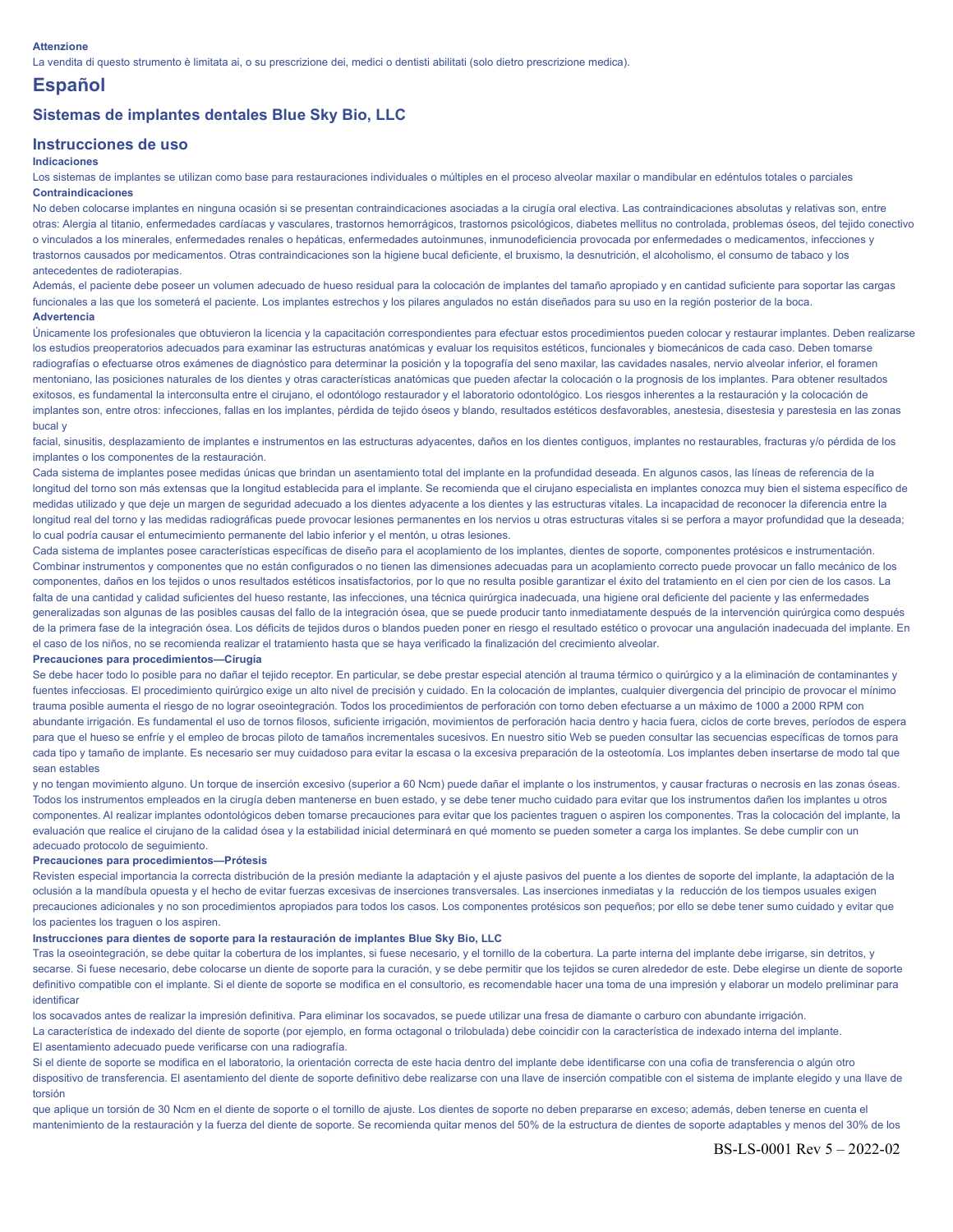dientes de soporte rectos. El ángulo del pilar no debe cambiarse de la angulación específica. Una modificación importante del pilar puede comprometer la integridad estructural y llevar a un mal funcionamiento prematuro. No modificar el pilar (abutment) en la unión con el implante.Se usarán pilares multiunidades para restauraciones fijas sólo para restauraciones múltiples con férulas.Las restauraciones deben fabricarse e insertarse sin perder de vista que sean estables y que la inserción oclusal sea adecuada.

# **Control posterior**

A los pacientes se les debe enseñar cómo higienizar y cuidar adecuadamente la boca, los implantes y las restauraciones. Se deben organizar citas periódicas de control para verificar y mantener la función adecuada de los implantes y el estado saludable de los tejidos adyacentes.

# **Esterilización**

Todos los implantes se proveen estériles y solo están destinados a un único uso con anterioridad a la fecha de vencimiento indicada en las etiquetas (si correspondiera). No use implantes cuyo envoltorio esté dañado o abierto. Los dientes de soporte y los instrumentos se proveen sin esterilizar y deben limpiarse y esterilizarse antes de su uso. Procedimiento de esterilización con vapor: Coloque en el autoclave el elemento a esterilizar dentro de la bolsa para autoclave y siga las instrucciones específicas provistas por el fabricante de elementos embolsados. En general, una bolsa se esteriliza con calor en 30 minutos, a 250° F (121° C).

# **Instrucciones de limpieza para instrumentos reutilizables**

Enjuague con agua de fría a tibia durante dos minutos y medio. Coloque todos los componentes en un dispositivo de limpieza mediante ultrasonidos con un detergente enzimático diluido con agua corriente de acuerdo con lo establecido en las directrices del fabricante. Someta los componentes a la acción de los ultrasonidos durante 10 minutos. Enjuague con agua corriente durante tres minutos.

#### **Método de suministro**

Los implantes y los dientes de soporte Blue Sky Bio, LLC están fabricados con aleación de titanio u oro para la industria médica.

# **Precaución**

La venta de este dispositivo está restringida a médicos o dentistas matriculados, o a pedido de ellos. (Con receta únicamente).

# **Svenska Blue Sky Bio, LLC Dental Implant Systems**

# **Användarinstruktioner**

# **Indikationer**

Implantatsystemen är avsedda att användas som förankring för en eller flera konstgjorda tänder i helt eller delvis tandlöst alveolarutskott i över- eller underkäke. **Kontraindikationer**

# Implantat ska inte sättas in i de fall allmänna kontraindikationer för elektiv oralkirurgi föreligger.Absoluta och relativa kontraindikationer inkluderar men är inte begränsade till: Titanallergi, hjärt- och kärlsjukdom, blödningsrubbningar, psykologiska störningar, okontrollerad diabetes, mineraliserings-, ben- eller bindvävsrubbningar, njursjukdom, leversjukdom, autoimmun sjukdom, nedsatt immunfunktion på grund av sjukdom eller medicinering, infektionssjukdomar samt biverkningar som orsakas av medicinering. Ytterligare relativa kontraindikationer inkluderar dålig munhygien, bruxism, malnutrition, alkoholmissbruk, tobaksanvändning och tidigare genomgången strålbehandling.Dessutom måste patientens benvolym vara så stor att tillräckligt många och stora implantat kan sättas in, för att motsvara den förväntade funktionella belastning som patienten kommer att utöva på implantaten. Narrow-implantat och vinklade abutment är ej avsedda att användas i munhålans bakre del.

#### **Varning**

Implantat ska endast sättas in och restaureras av praktiker med utbildning och licens att utföra dessa åtgärder. Lämpliga preoperativa studier ska utföras för att undersöka de anatomiska strukturerna samt fastställa vilka biomekaniska, funktionella och estetiska krav som föreligger i varje enskilt fall. Röntgenfotografi eller andra diagnostiska metoder ska användas för att bestämma läge och topografi för maxillarsinus, näshåla, nervus alveolaris inferior, foramen mentale, naturlig tandposition och andra anatomiska drag som kan påverka implantatets placering eller prognos. Samråd mellan kirurg, behandlande tandläkare och dentallaboratorium är nödvändigt för ett lyckat resultat. Risker med insättning av implantat

och restaurering inkluderar men är inte begränsat till: infektion, misslyckande med implantat, förlust av ben- och mjukvävnad, ofördelaktigt estetiskt resultat, anestesi, dysestesi och parestesi i mun och ansikte, sinusinfektion, rubbning av implantat och instrument i omgivande strukturer, skada på intilliggande tänder, icke restaurerbara implantat, fraktur hos implantat eller krona/bro samt lossnande implantat eller krona/bro.

Varje implantatsystem har unika mått för fullständig förankring av implantatet på önskat djup. I vissa fall kan referenslinjer för borrning vara längre än angiven implantatlängd. Implantatkirurgen bör göra sig grundligt bekant med det specifika mätsystem som används och använda lämpliga säkerhetsmarginaler i närheten av tänder och vitala strukturer. Om skillnader i borrets faktiska längd och röntgenmätningar inte uppmärksammas kan resultatet bli permanenta skador på nerver eller andra vitala strukturer, då borrningen går djupare än avsett. Detta kan leda till permanent förlust av känsel i underläpp och haka eller andra skador.

Varje implantatsystem har en specifik design som gör att implantat, distanser, proteskomponenter och instrument passar ihop.

Kombinera instrument och komponenter som inte sammanställts eller dimensionerats för att fungera felfritt tillsammans kan leda till komponentfel, vävnadsskada eller otillfredsställande estetiska resultat. Därför kan 100-procentig framgång inte garanteras. Otillräcklig mängd eller dålig kvalitet av återstående ben, infektioner, olämplig kirurgisk teknik, dålig oral patienthygien och generaliserad sjukdom är några potentiella orsaker till fel vid osseointegration, både omedelbart efter kirurgi och efter initial osseointegration. Brister i hårdvävnad eller mjukvävnad före kirurgi kan äventyra de estetiska resultaten eller orsaka ogynnsam vridning av implantatet. Behandling hos barn rekommenderas enbart efter att alveolär tillväxt har bekräftats vara fullbordad.

#### **Försiktighetsåtgärder, kirurgi**

Alla till buds stående medel måste användas för att minimera skador på värdvävnaden. Särkskild uppmärksamhet måste ägnas termiskt och kirurgiskt trauma samt eliminering av smittämnen och källor till infektion. Det kirurgiska ingreppet kräver stor precision och omsorg. Alla frånsteg från principen om minsta möjliga trauma vid installation av implantatet ökar risken för misslyckad osseointegration. All borrning ska göras med högst 1000-2000 RPM och riklig kylande spolning. Det är av yttersta vikt att använda skarpa borr, tillräcklig spolning, in-och-ut-rörelse vid borrning, korta borrcykler, låta benet svalna och att använda borr av successivt ökande storlek. För de specifika borruppsättningar som ska användas för respektive implantattyp och -storlek hänvisas till vår hemsida. Särskild försiktighet bör iakttas vid osteotomi, så att varken för mycket eller för lite ben tas bort. Implantaten ska sättas in så att de är stabila och helt saknar rörlighet. Överdrivet vridmoment vid insättandet (mer än 60 Ncm) kan leda till att implantat eller instrument skadas och fraktur eller nekros i benvävnaden.

Alla instrument som används vid operation måste hållas i gott skick, och det är nödvändigt att vara försiktig så att instrumenten inte skadar implantat eller andra komponenter. Försiktighetsåtgärder måste vidtas så att komponenter som används vid implantatbehandling inte sväljs eller hamnar i luftstrupen. Efter att implantat har installerats är det kirurgens bedömning av benkvalitet och initial stabilitet som avgör när implantaten kan belastas.

# Ett avpassat uppföljningsprotokoll bör följas.

# **Försiktighetsåtgärder, protetik**

Det är särskilt viktigt att fördela spänningen genom passiv adaptation och inpassning av bro på implantatdistanserna, justera ocklusion till motstående käke och undvika överdriven transversal belastning. Omedelbar belastning och temporära implantat kräver ytterligare försiktighet och är inte lämpligt i alla fall. Eftersom proteskomponenterna är små, måste försiktighet iakttas så att de inte sväljs eller hamnar i patientens luftstrupe.

**Instruktioner för Blue Sky Bio, LLC Implants implantatdistanser**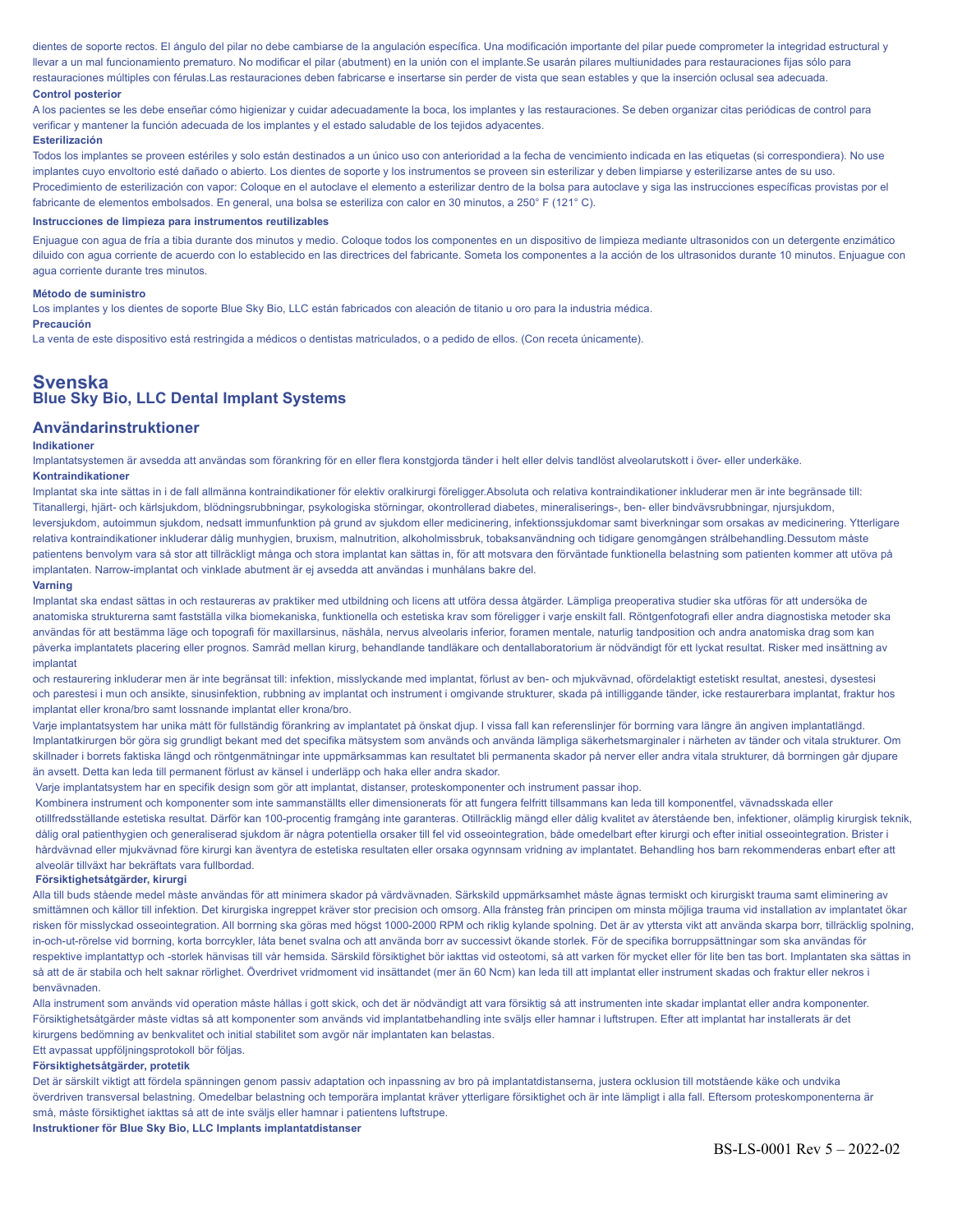När tillräcklig osseointegration av implantaten har erhållits ska implantaten, om nödvändigt, avtäckas och täckskruvar avlägsnas. Den inre delen av implantatet ska sköljas, rensas från orenheter samt torkas. Om nödvändigt kan en läkdistans appliceras och vävnaden får då läka kring läkdistansen. En slutgiltig distans som är kompatibel med implantatet väljs ut. Om distansen modifieras "chairside" bör man göra ett avtryck och tillverka en preliminär modell för att upptäcka om tillräckligt mycket material tagits bort innan det slutgiltiga avtrycket görs. Karbid- eller diamantborr kan användas tillsammans med riklig spolning för att ta bort överskottsmaterial. Distansen ska ha samma beteckning (t.ex. octagon eller trilobe) som implantatet. Röntgenfotografering kan användas för att kontrollera korrekt placering av implantat.

Om distansen modifieras på laboratorium ska distansens orientering i implantatet säkerställas med hjälp av överföringsjigg eller annan överföringsutrustning. Slutgiltig fastsättning av distans ska utföras med införingsverktyg som är kompatibelt med det valda implantatsystemet och en hylsnyckel som ger 30 Ncm vridmoment på distans eller fästskruv. Distanser ska inte överarbetas, och hänsyn ska tas till förmåga att fästa krona/bro och distansens styrka. För anpassningsbara distanser rekommenderas att mindre än 50% av strukturen avlägsnas och för raka distanser mindre än 30%. Distansvinkeln bör inte ändras från den angivna. Väsentlig modifiering av distansen kan äventyra den strukturella integriteten och kan leda till för tidigt brott. Modifiera inte den del av distansen som möter implantatet.Multienhetsdistanser för fasta restaureringar ska endast användas för restaureringar med flera skenor.

Krona/bro tillverkas och monteras samtidigt som man kontrollerar att kronan/bron sitter stabilt och att ocklusionsbelastningen blir riktig.

#### **Uppföljningsvård**

Patienter ska instrueras om lämplig munhygien och skötsel av implantat och krona/bro. Regelbundna återbesök ska göras för att bekräfta och bibehålla tillfredsställande funktion hos implantaten och för kontroll av omgivande vävnader.

#### **Sterilitet**

Alla implantat levereras sterila och är endast avsedda för engångsanvändning före angivet utgångsdatum (om tillämpligt). Använd inte implantatet om förpackningen är skadad eller har öppnats tidigare. Distanser och instrument är inte sterila vid leverans och måste rengöras och steriliseras före användandet.

Procedur för ångsterilisering: Placera autoklavpåse innehållande föremål som skall steriliseras i autoklav och följ tillverkarens anvisningar för autoklavering av föremål i påse. I allmänhet måste påse steriliseras genom upphettning till 121° C i 30 minuter.

# **Rengöringsanvisningar för återanvändbara instrument**

Skölj med kallt eller ljummet vatten under två och en halv minut. Placera alla delar i en ultraljudsrengörare och använd enzymdiskmedel utspätt med kranvatten enligt tillverkarens riktlinjer. Ultraljudsbehandla i tio minuter. Skölj med kranvatten i tre minuter.

#### **Utförande**

Implantat och distanser från Blue Sky Bio, LLC Implants tillverkas av medicinsk titanlegering eller guld. **Varning**

Försäljning av denna utrustning får endast göras till, eller på uppdrag av, licensierad läkare eller tandläkare.

# **Türkçe Blue Sky Bio, LLC Dental ̇Implant Sistemleri**

# **Kullanım Talimatları**

# **Endikasyonları**

Implant sistemleri, tam veya kısmen di ̧ssiz mandibular ya da maksiller alveolar proseslerde tek veya çok sayıda di ̧sin restorasyonunu desteklemek için kullanılır. **Kontrendikasyonları**

̇Implantlar, elektif oral cerrahiyle ba ̆glantılı genel kontendikasyonların oldu ̆gu durumlarda kullanılmamalıdır. Mutlak ve rölatif kontrendikasyonlar, bu kadarla sınırlı olmamakla beraber, ̧sunları kapsar: Titanyum alerjisi, kalp ve damar hastalı ̆gı, kanama bozuklukları, ruhsal bozukluklar, kontrolsüz diabetes mellitus, mineral, kemik veya ba ̆g dokusu bozuklukları, renal hastalık, hepatik hastalık, otoimmün hastalıklar, hastalık veya ilaçlara ba ğılı olarak immün fonksiyonda azalma, infeksiyöz hastalıklar ve ilaçlara ba ğlı geli sen advers durumlar.Di ğer rölatif kontrendikasyonların kapsamında yetersiz oral hijyen, bruksizm, malnütrisyon, alkolizm, tütün kullanımı ve radyasyon tedavisi geçmi si bulunmaktadır. Ayrıca, hastalarda bu implantların maruz kalaca ̆gı öngörülen yükleri kaldırmak üzere uygun boyut ve sayıda implantın yerle ̧stirilmesi için yeterli rezidüel kemik hacmi bulunması gerekir. Dar implantlar ve açılı abutmentler a ̆gzın posterior bölgesinde kullanılmak için tasarlanmamı ̧stır. **Uyarı**

# ̇Implantlar sadece bu konuda e ̆gitim ve lisans sahibi hekimler tarafından takılmalı ve onarılmalıdır. Her olguda anatomik yapıyı incelemek ve biyomekanik, fonksiyonel ve estetik gereksinimleri de ğerlendirmek için gerekli miktarda preoperatif çalı şma yapılmalıdır. Maksiler sinüsün, nazal kavitelerin, inferior alveolar sinirin, mental foramenin pozisyon ve topografilerini, di ̧slerin do ̆gal pozisyonlarını ve implantın yerle ̧stirilmesini veya prognozunu etkileyebilecek di ̆ger anatomik özellikleri belirlemek üzere radyografi ve di ̆ger tanısal incelemeler gerçekle stirilmelidir. Sonucun ba şarılı olması için cerrah, restoratif di ş hekimi ve dental laboratuvar arasında konsültasyon yapılması şarttır. İmplant yerle stirilmesinin ve restorasyonun riskleri, bu kadarla sınırlı olmamakla beraber, sunları kapsar: enfeksiyon, implant ba sarısızlı ğı, kemik ve yumu sak doku kaybı, olumsuz estetik sonuç, oral ve fasiyal alanlarda anestezi, diseztezi ve parestezi, sinüs enfeksiyonu, çevre yapılardaki implantların ve enstrümanların yerinden çıkarılması, kom su di slerin hasar görmesi, restore edilemeyen implantlar, implantların veya restoratif komponentlerin kırılması ve implantların veya restoratif komponentlerin gev semesi.

Her implant sistemi implantın arzu edilen derinli ̆ge tam oturtulmasına imkân veren özel ölçü karakteristiklerine sahiptir. Bazı hallerde delme boyu referans çizgileri implantın beyan edilmi ş boyundan fazla gelir. Cerrahın kullanılan spesifik ölçüm sistemini tam anlamıyla bilmesi ve di şlerin ve hayati yapıların yanında uygun bir güvenlik payı bırakması tavsiye edilir. Deli ğin gerçek boyu ile radyografik ölçümler arasındaki farkın te şhis edilememesi istenen derinlikten fazla delmek suretiyle sinirlerde ve di ğer hayati yapılarda kalıcı harabiyet olu

#### ̧smasına, potansiyel olarak alt dudakta ve çenede hissizli ̆ge veya di ̆ger zedelenmelere yol açar.

Her implant sistemi implantların, abutmentlerin, prostetik komponentler ve enstrümantasyonların e sle stirilmesi için özel tasarım karakteristiklerine sahiptir. Doğru eşleştirme için yapılandırılmamış ya da boyutlandırılmamış aletlerin ve bileşenlerin birleştirilmesi; bileşenlerde mekanik arızaya, dokuda hasara ya da tatmin edici olmayan estetik sonuçlarına yol açabilir, bu nedenle yüzde yüz başarı garanti edilemez. Kalan kemiğin miktarının ve/veya niteliğinin yetersiz olması, enfeksiyon, elverişsiz cerrahi teknik, hastanın ağız hijyeninin yetersiz olması ve genel rahatsızlıklar osseointegrasyonun hem cerrahinin hemen sonrasında hem de osseointegrasyonun gerçekleştirildiği ilk seferin sonrasında başarısız olmasının olası nedenlerinden bazılarıdır. Ameliyat öncesi sert doku veya yumuşak doku kusurları, estetik sonucu tehlikeye atabilir ya da istenmeyen implant angulasyonu ile sonuçlanabilir. Çocuklarda tedavi, diş yuvasının gelişiminin tamamlandığı doğrulanana kadar önerilmemektedir.**̇Islemsel Önlemler, Cerrahi**

Konak dokunun görece ̆gi hasarı en az seviyede tutmak için gereken bütün çaba gösterilmelidir. Özellikle termal ve cerrahi travmaya ve kontaminantların ve enfeksiyon kaynaklarının bertaraf edilmesine özel dikkat harcanmalıdır. Cerrahi i slem üst düzeyde hassasiyet ve dikkat gerektirir. 1mplant yerle stirilmesinde en az travma ilkesinden herhangi bir sapma osseointegrasyonun ba sarısız olma riskini artırır. Bütün delme i şlemleri bol irrigasyon altında maksimum 1000-2000 RPM hızda gerçekle ştirilmelidir. Sivri uçlu frezlerin kullanılması, yeterli irrigasyon, ileri geri delme hareketi, kısa kesme periyotları, kemi ̆gin so ̆gumasının beklenmesi ve sırasıyla artan büyüklükte pilot drillerin kullanılması esastır. Her implant tip ve büyüklü ̆güne uygun özel drill serisi için lütfen web sitemize bakın. Osteotomiye yapılan hazırlı ̆gın fazla veya eksik olmasını önlemek için özel ihtimam gösterilmelidir. ̇Implantlar kararlı ve sabit olacak ̧sekilde yerle ̧stirilmelidir. A ̧sırı insersiyon torku (60 Ncm'den fazla), implant veya enstrümanların hasar görmesine ve kemik bölgesinde kırılma veya nekroza yol açabilir. Cerrahi i slemde kullanılan bütün enstrümanlar iyi durumda muhafaza edilmeli ve enstrümanların implantlara veya di ğer komponentlere zarar vermemesine dikkat edilmelidir. ̇Implant dalında kullanılan komponentlerin yutulmasını veya aspirasyonunu engelleyici önlemler alınmalıdır. ̇Implantın yerle ̧stirilmesinden sonra cerrahın kemik kalitesi ve ba ̧slangıç stabilitesi hakkında yapaca ̆gı de ̆gerlendirme implantların ne zaman yüklenebilece ̆gini belirler. Uygun bir takip protokolü uygulanmalıdır. **̇Islemsel Önlemler, Prostetik**